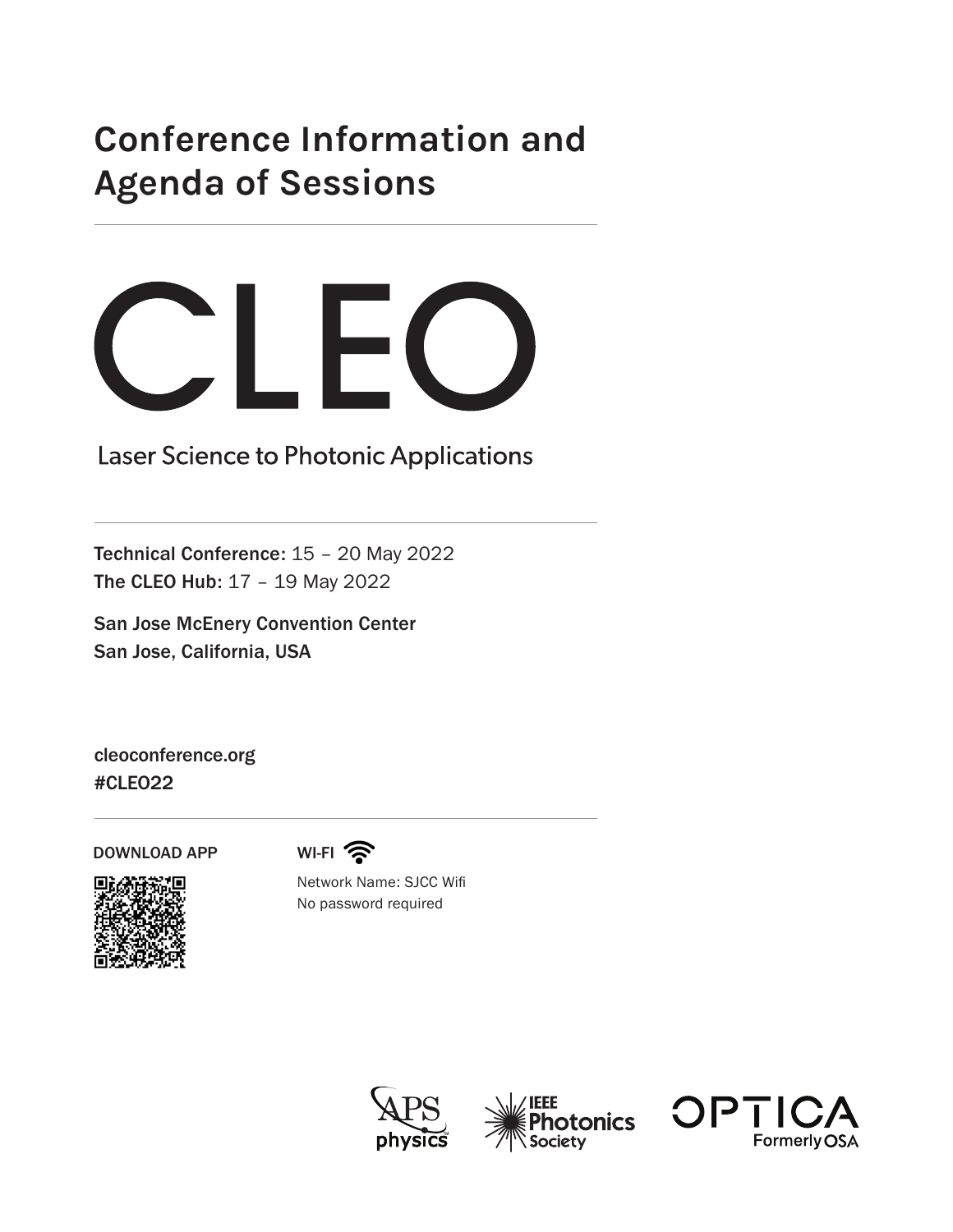

**San Carlos Street**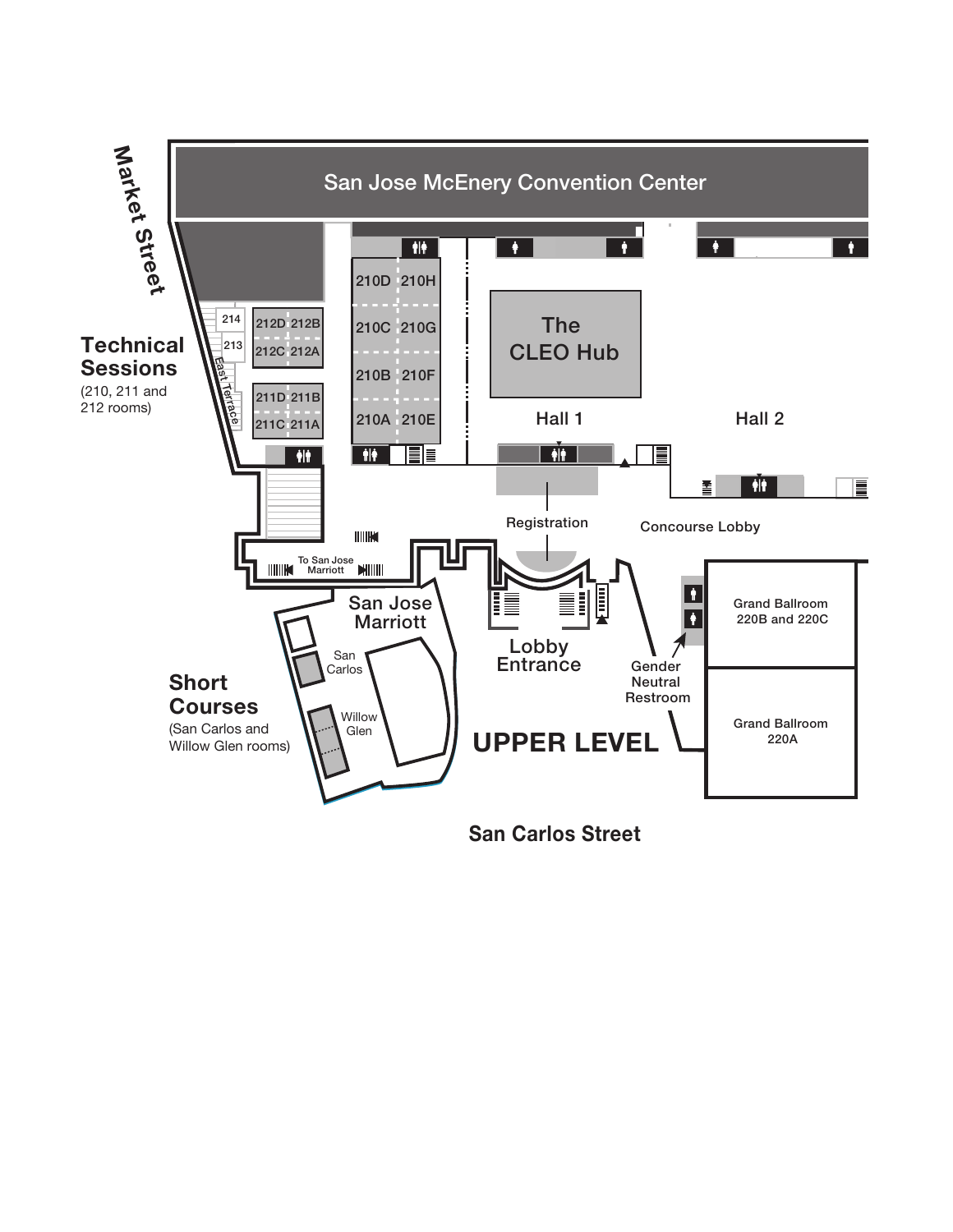## Agenda of Sessions - Sunday, 15 May

| $08:30 - 12:30$ | <b>Short Courses</b>                                                                                                                                                                                                                                                                                                                                      |
|-----------------|-----------------------------------------------------------------------------------------------------------------------------------------------------------------------------------------------------------------------------------------------------------------------------------------------------------------------------------------------------------|
|                 | <b>SC149: Foundations of Nonlinear Optics</b><br>SC157: Laser Beam Analysis, Propagation, and Spatial Shaping Techniques<br>SC477: LiDAR and Remote Sensing: An Application-Oriented Introduction<br>SC362: Optomechanics: Fundamentals and Applications of Controlling and Measuring Nano- and Micro-mechanical Oscillators<br>with Laser Light Tomorrow |
| 10:00-12:00     | Virtual Technical Sessions (Online Only)                                                                                                                                                                                                                                                                                                                  |
|                 | SS1A . Virtual: Imaging and Dual Comb Metrology<br>SS1B . Virtual: Light Sources and Metasurfaces<br>SS1C . Virtual: Nonlinear Processes in Microresonators<br>SS1D . Virtual: Photonic Integration I                                                                                                                                                     |
| 13:30-17:30     | <b>Short Courses</b>                                                                                                                                                                                                                                                                                                                                      |
|                 | SC479: Introduction to Quantum Optics<br>SC474: Super-Resolution Imaging: Basic Nanoscopy Principles and Its Applications to Biology, Chemistry and Materials Science<br><b>SC502: Topological Photonics</b>                                                                                                                                              |
| 14:00-16:00     | Virtual Technical Sessions (Online Only)                                                                                                                                                                                                                                                                                                                  |
|                 | SS2A . Virtual: Ultrafast Spectroscopy & Nonlinear Processes<br>SS2B . Virtual: Photonic Neural Networks and Related Components<br>SS2C . Virtual: THz Generation and Applications II<br>SS2D . Virtual: Power Scaling in Semiconductor Lasers                                                                                                            |

## Explanation of Session Codes



The first letter of the code denotes the day of the week (Sunday=Sunday, Monday=M, Tuesday=Tu, Wednesday=W, Th=Thursday, F=Friday). The second element indicates the session series in that day (for instance, 1 would denote the first parallel sessions in that day). Each day begins with the letter A in the third element and continues alphabetically through a series of parallel sessions. The lettering then restarts with each new series. The number on the end of the code (separated from the session code with a period) signals the position of the talk within the session (first, second, third, etc.). For example, a presentation coded SM1C.4 indicates that this paper from S&I Meeting is being presented on Monday (M) in the first series of sessions (1), and is the third parallel session (C) in that series and the fourth paper (4) presented in that session.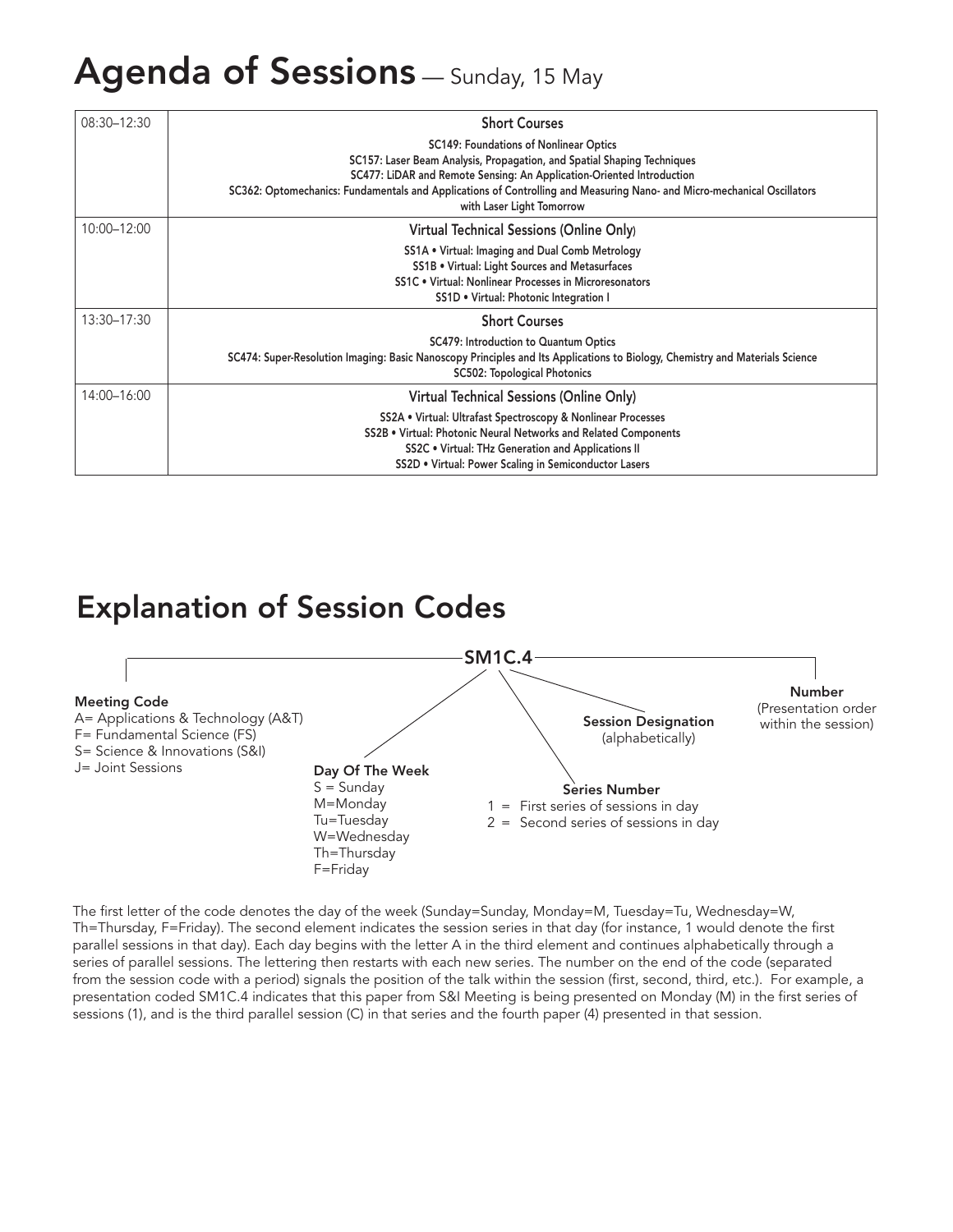# Agenda of Sessions - Monday, 16 May

| Pacific<br>Daylight<br><b>Time Zone</b><br>(PDT) | Executive<br>Ballroom<br>210A                                                                         | Executive<br>Ballroom<br>210B                                                                            | Executive<br>Ballroom<br>210C                                                                          | <b>Executive</b><br>Ballroom<br>210D                                                                                                                                             | Executive<br>Ballroom<br>210E                                                                | Executive<br>Ballroom<br>210F                                                             | <b>Executive</b><br>Ballroom<br>210G                                            | <b>Executive</b><br>Ballroom<br>210H                      |  |  |  |  |  |
|--------------------------------------------------|-------------------------------------------------------------------------------------------------------|----------------------------------------------------------------------------------------------------------|--------------------------------------------------------------------------------------------------------|----------------------------------------------------------------------------------------------------------------------------------------------------------------------------------|----------------------------------------------------------------------------------------------|-------------------------------------------------------------------------------------------|---------------------------------------------------------------------------------|-----------------------------------------------------------|--|--|--|--|--|
| 05:00-07:00                                      |                                                                                                       |                                                                                                          |                                                                                                        | <b>Virtual Technical Sessions (Online Only)</b>                                                                                                                                  |                                                                                              |                                                                                           |                                                                                 |                                                           |  |  |  |  |  |
|                                                  |                                                                                                       |                                                                                                          |                                                                                                        | FM1A . Virtual: Exciton and Phonon Dynamics in Quantum Materials<br>FM1B . Virtual: Metamaterials, Metasurfaces, and Metalenses<br><b>SM1D . Virtual: Active Optical Sensing</b> | FM1C . Virtual: Quantum Networks                                                             |                                                                                           |                                                                                 |                                                           |  |  |  |  |  |
| 08:00-10:00   FM2A .                             | Advances in<br>Nano-optics:<br>Reaching the<br><b>Atomic Scale</b>                                    | FM2B ·<br>Nonlinear<br>Phenomena<br>in Quantum<br>Processes and<br>Quantum Light<br>Generation I         | AM2C . Topical<br>Review on<br>Micro and Nano<br>mechanics<br>in Photonic<br>Integrated<br>Circuits I  | AM2D .<br>Quantum<br>Photonics                                                                                                                                                   | JM2E .<br>Symposium<br>on Ultrafast<br>Mid-IR Laser<br>Sources and<br><b>Applications I</b>  | SM2F .<br><b>Coherent Light</b><br>Sources for<br><b>Precision Timing</b><br>Applications | SM2G .<br>Photonics<br>of Low<br>Dimensional<br>Materials and<br>Nanostructures | FM2H . Meta-<br>Imaging and<br>Holography                 |  |  |  |  |  |
| 08:30-12:30                                      |                                                                                                       |                                                                                                          |                                                                                                        |                                                                                                                                                                                  | <b>Short Courses</b>                                                                         |                                                                                           |                                                                                 |                                                           |  |  |  |  |  |
|                                                  |                                                                                                       |                                                                                                          |                                                                                                        | SC361: Coherent Mid-IR Light: Generation and Applications                                                                                                                        |                                                                                              |                                                                                           |                                                                                 |                                                           |  |  |  |  |  |
|                                                  |                                                                                                       |                                                                                                          |                                                                                                        | SC396: Frontiers of Guided Wave Nonlinear Optics                                                                                                                                 | SC475: Metasurface Flat Optics                                                               |                                                                                           |                                                                                 |                                                           |  |  |  |  |  |
|                                                  |                                                                                                       |                                                                                                          |                                                                                                        |                                                                                                                                                                                  | SC376: Plasmonics and Mie-tronics                                                            |                                                                                           |                                                                                 |                                                           |  |  |  |  |  |
| 10:00-10:30                                      |                                                                                                       | Coffee Break, Concourse 1                                                                                |                                                                                                        |                                                                                                                                                                                  |                                                                                              |                                                                                           |                                                                                 |                                                           |  |  |  |  |  |
| 10:30-12:30                                      | JM3A ·<br>Symposium<br>on Optical<br>Frequency<br>Combs in<br><b>Dissipative Fiber</b><br>Systems I   | FM3B ·<br>Nonlinear<br>Phenomena<br>in Quantum<br>Processes and<br>Quantum Light<br><b>Generation II</b> | AM3C . Topical<br>Review on<br>Micro and Nano<br>mechanics<br>in Photonic<br>Integrated<br>Circuits II | $AM3D \bullet$<br>Quantum<br>Communication<br>& Networking                                                                                                                       | JM3E .<br>Symposium<br>on Ultrafast<br>Mid-IR Laser<br>Sources and<br><b>Applications II</b> | SM3F .<br>Spectroscopy<br>for Optical<br>Metrology                                        | SM3G . Noise<br>and Stability in<br>Semiconductor<br>Lasers                     | $SM3H \bullet$<br>Light-matter<br>Interactions on<br>Chip |  |  |  |  |  |
| 12:30-13:30                                      |                                                                                                       |                                                                                                          |                                                                                                        |                                                                                                                                                                                  | Lunch (on Your Own)                                                                          |                                                                                           |                                                                                 |                                                           |  |  |  |  |  |
| 13:30-15:30                                      | JM4A ·<br>Symp: Optical<br>Frequency<br>Combs in<br><b>Dissipative Fiber</b><br>Systems II            | FM4B . Non-<br>Hermitian<br>Systems and<br>Parity-Time<br>Symmetry I                                     | FM4C .<br>Single-Photon<br>Detectors                                                                   | FM4D .<br><b>Quantum Optics</b><br>with Atoms and<br><b>Molecules</b>                                                                                                            | JM4E · Symp:<br>Ultrafast<br>Mid-IR Laser<br>Sources and<br><b>Applications III</b>          | FM4F . Optical<br>Metasurfaces I                                                          | SM4G .<br>Silicon Nitride<br>Photonics                                          | FM4H ·<br>Propagation and<br>Sensing                      |  |  |  |  |  |
| 13:30-17:30                                      |                                                                                                       |                                                                                                          |                                                                                                        |                                                                                                                                                                                  | <b>Short Courses</b>                                                                         |                                                                                           |                                                                                 |                                                           |  |  |  |  |  |
|                                                  |                                                                                                       |                                                                                                          |                                                                                                        | SC410: Finite Element Modeling Methods for Photonics and Optics                                                                                                                  |                                                                                              |                                                                                           |                                                                                 |                                                           |  |  |  |  |  |
|                                                  |                                                                                                       |                                                                                                          | SC455: Integrated Photonics for Quantum Information Science and Technology                             | SC503: The Physics Behind the Quantum Internet/ For Beginners                                                                                                                    |                                                                                              |                                                                                           |                                                                                 |                                                           |  |  |  |  |  |
| 15:30-16:00                                      |                                                                                                       |                                                                                                          |                                                                                                        |                                                                                                                                                                                  | Coffee Break, Concourse 1                                                                    |                                                                                           |                                                                                 |                                                           |  |  |  |  |  |
| $16:00 - 18:00$                                  | JM5A ·<br>Symposium<br>on Optical<br>Frequency<br>Combs in<br><b>Dissipative Fiber</b><br>Systems III | FM5B . Non-<br>Hermitian<br>Systems and<br>Parity-time<br>Symmetry II                                    | FM5C ·<br>Continuous<br>Variables<br>and Higher<br><b>Dimensions</b>                                   | FM5D .<br>Quantum Optics<br>with lons and<br>Electrons                                                                                                                           | SM5E . Lasers<br>in Large Scale<br>Facilities                                                | FM5F . Optical<br>Metasurfaces II                                                         | SM5G · Silicon<br>Photonics                                                     | FM5H ·<br>Computational<br>Design                         |  |  |  |  |  |
| 18:00-19:00                                      |                                                                                                       |                                                                                                          |                                                                                                        | SpE23 . Black in Photonics Informal Social Hour, Location TBD                                                                                                                    |                                                                                              |                                                                                           |                                                                                 |                                                           |  |  |  |  |  |
| 18:30-19:30                                      |                                                                                                       |                                                                                                          | SpE1 . Optica Networking Meetup: How Was Your Pandemic Experience? Executive Ballroom 210A             | SpE10 . Deep Sensing and Super Resolution, Executive Ballroom 210E                                                                                                               |                                                                                              |                                                                                           |                                                                                 |                                                           |  |  |  |  |  |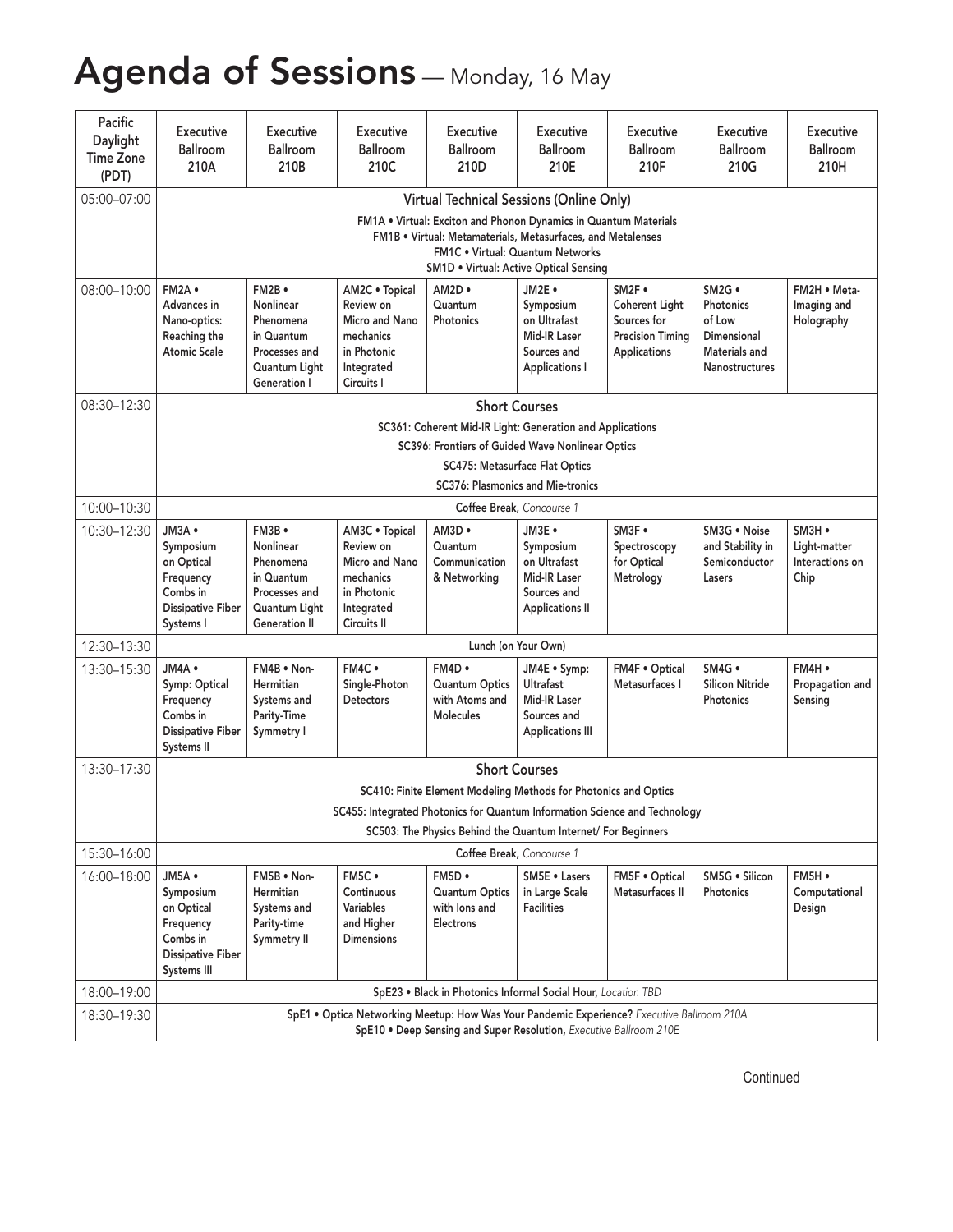### Monday, 16 May (cont'd.)

| Pacific<br>Daylight<br><b>Time Zone</b><br>(PDT) | Meeting<br>Room 211A                                                        | Meeting<br>Room 211B                                                 | Meeting<br>Room 211C                                                                                | Meeting<br>Room 211D                                               | Meeting<br>Room 212A                                                                                                                                                                                          | Meeting<br>Room 212B                                                                          | Meeting<br>Room 212C                                                                                            | Meeting<br>Room 212D                                             |
|--------------------------------------------------|-----------------------------------------------------------------------------|----------------------------------------------------------------------|-----------------------------------------------------------------------------------------------------|--------------------------------------------------------------------|---------------------------------------------------------------------------------------------------------------------------------------------------------------------------------------------------------------|-----------------------------------------------------------------------------------------------|-----------------------------------------------------------------------------------------------------------------|------------------------------------------------------------------|
| 05:00-07:00                                      |                                                                             |                                                                      |                                                                                                     |                                                                    | Virtual Technical Sessions (Online Only)                                                                                                                                                                      |                                                                                               |                                                                                                                 |                                                                  |
|                                                  |                                                                             |                                                                      |                                                                                                     |                                                                    | FM1A . Virtual: Exciton and Phonon Dynamics in Quantum Materials<br>FM1B . Virtual: Metamaterials, Metasurfaces, and Metalenses<br>FM1C . Virtual: Quantum Networks<br>SM1D . Virtual: Active Optical Sensing |                                                                                               |                                                                                                                 |                                                                  |
| 08:00-10:00                                      | AM2I . New<br>Paths for<br><b>Biosensing</b>                                | SM2J . High<br>Capacity<br>Transmission                              | AM2K .<br>Advances in<br><b>LIDAR</b> for<br>Physical and<br>Atmospheric<br>Sensing<br>Applications | SM2L . High<br>Power Fibre<br>Lasers and<br>Amplifiers             | $AM2M \cdot$<br>Advanced<br>Spectroscopy<br>for Material<br>Characterization                                                                                                                                  | $SM2N \bullet$<br>Generating<br><b>Exotic States of</b><br>Light                              | $SM2O$ $\bullet$<br>Nonlinear<br><b>Optical Sources</b><br>in Bulk Solid<br><b>State and Fiber</b><br>Platforms | $SM2P \bullet$<br>Heterogenous<br>Integration                    |
| 08:30-12:30                                      |                                                                             |                                                                      |                                                                                                     |                                                                    | <b>Short Courses</b><br>SC361: Coherent Mid-IR Light: Generation and Applications<br>SC396: Frontiers of Guided Wave Nonlinear Optics                                                                         |                                                                                               |                                                                                                                 |                                                                  |
|                                                  |                                                                             |                                                                      |                                                                                                     |                                                                    | SC475: Metasurface Flat Optics<br>SC376: Plasmonics and Mie-tronics                                                                                                                                           |                                                                                               |                                                                                                                 |                                                                  |
| 10:00-10:30                                      |                                                                             |                                                                      |                                                                                                     |                                                                    | Coffee Break, Concourse 1                                                                                                                                                                                     |                                                                                               |                                                                                                                 |                                                                  |
| 10:30-12:30                                      | $AM3I \bullet$<br>Industrial<br>Applications<br>in Laser<br>Microprocessing | $SM3J$ $\bullet$<br><b>Short Reach</b><br>and Analog<br>Transmission | SM3K .<br>Photodetection                                                                            | SM3L . Fiber-<br>based Imaging<br>and Compact<br><b>Biosensors</b> | AM3M . Design<br>and Application<br>of Acoustic<br>and Ultrasound<br><b>Sensors</b>                                                                                                                           | $SM3N \bullet$<br>Electronic-<br>Photonic<br>Integration                                      | $SM3O \bullet$<br>Ultrafast<br>Nonlinear<br>Optics<br>and Pulse<br>Manipulation                                 | SM3P .<br>Reconfigurable<br>Photonics<br>and Emission<br>Control |
| 12:30-13:30                                      |                                                                             |                                                                      |                                                                                                     |                                                                    | Lunch (on Your Own)                                                                                                                                                                                           |                                                                                               |                                                                                                                 |                                                                  |
| 13:30-15:30                                      | AM4I . Laser-<br><b>Based Device</b><br>Fabrication                         | $SM4J \bullet$<br>High-speed<br>Transmission<br><b>Techniques</b>    | SM4K .<br>Integrated<br>Nonlinear<br>Photonics I                                                    | SM4L .<br>Spectroscopy<br>for Biosensing<br>and Imaging            | AM4M . Multi-<br><b>Scale Field</b><br>Measurements<br>of Greenhouse<br>Gases                                                                                                                                 | FM4N . Novel<br>Spectroscopy<br>for Probing<br>Multibody<br><b>Dynamics</b>                   | $SM4O \bullet$<br>Nonlinear<br>Nanophotonics                                                                    | SM4P .<br>Beamsteering                                           |
| 13:30-17:30                                      |                                                                             |                                                                      | SC455: Integrated Photonics for Quantum Information Science and Technology                          |                                                                    | <b>Short Courses</b><br>SC410: Finite Element Modeling Methods for Photonics and Optics<br>SC503: The Physics Behind the Quantum Internet/ For Beginners                                                      |                                                                                               |                                                                                                                 |                                                                  |
| 15:30-16:00                                      |                                                                             |                                                                      |                                                                                                     |                                                                    | Coffee Break, Concourse 1                                                                                                                                                                                     |                                                                                               |                                                                                                                 |                                                                  |
| 16:00-18:00                                      | AM5I .<br>Advances<br>in Optical<br>Coherence<br>Tomography                 | SM5J . LiFi<br>and Wireless<br>Convergence                           | SM5K .<br>Integrated<br>Nonlinear<br>Photonics II                                                   | SM5L . Short-<br>wave and Mid-<br>IR Fibre Lasers                  | AM5M . Novel<br>Applications<br>for Optical<br>Environmental<br>Sensing                                                                                                                                       | FM5N •<br>Spectroscopy<br>Investigation<br>of Topological<br>and Magnetic<br><b>Materials</b> | SM5O . Novel<br>Microscopy<br>Techniques                                                                        | SM5P . Two<br>Dimensional<br><b>Materials</b><br>Photonics       |
| 18:00-19:00                                      |                                                                             |                                                                      |                                                                                                     |                                                                    | SpE23 . Black in Photonics Informal Social Hour, Location TBD                                                                                                                                                 |                                                                                               |                                                                                                                 |                                                                  |
| 18:30-19:30                                      |                                                                             |                                                                      | SpE1 . Optica Networking Meetup: How Was Your Pandemic Experience? Executive Ballroom 210A          |                                                                    | SpE10 . Deep Sensing and Super Resolution, Executive Ballroom 210E                                                                                                                                            |                                                                                               |                                                                                                                 |                                                                  |
|                                                  |                                                                             |                                                                      |                                                                                                     |                                                                    |                                                                                                                                                                                                               |                                                                                               |                                                                                                                 |                                                                  |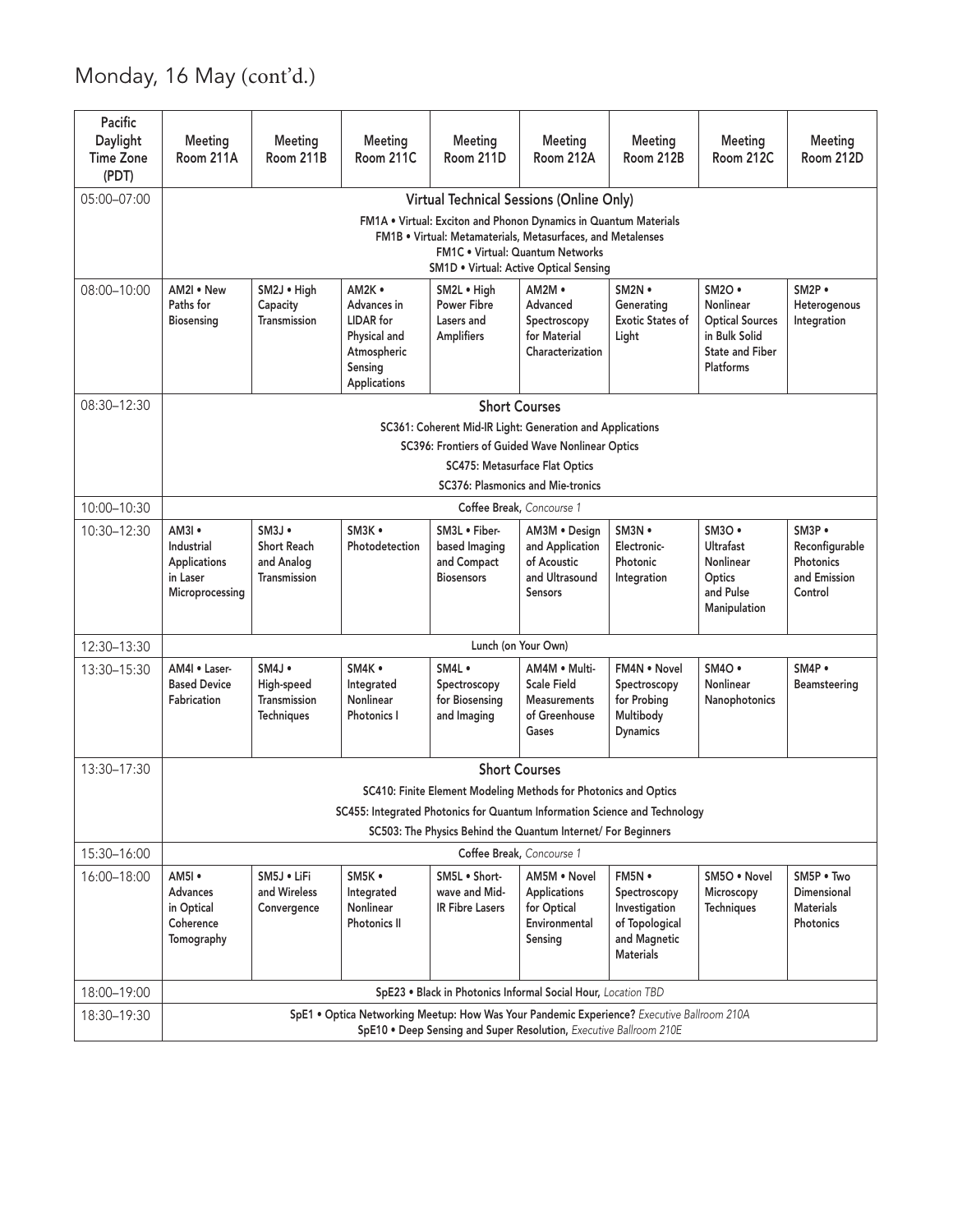## Agenda of Sessions - Tuesday, 17 May

| Pacific<br>Daylight<br><b>Time Zone</b> | Executive<br>Ballroom<br>210A                                                                                 | <b>Executive</b><br>Ballroom<br>210B | <b>Executive</b><br><b>Ballroom</b><br>210C                                                             | <b>Executive</b><br>Ballroom<br>210D | Executive<br>Ballroom<br>210E                                                                                                        | Executive<br>Ballroom<br>210F           | <b>Executive</b><br>Ballroom<br>210G                                                                                                   | Executive<br>Ballroom<br>210H |  |  |
|-----------------------------------------|---------------------------------------------------------------------------------------------------------------|--------------------------------------|---------------------------------------------------------------------------------------------------------|--------------------------------------|--------------------------------------------------------------------------------------------------------------------------------------|-----------------------------------------|----------------------------------------------------------------------------------------------------------------------------------------|-------------------------------|--|--|
| (PDT)<br>04:00-06:00                    |                                                                                                               |                                      |                                                                                                         |                                      | Virtual Technical Sessions (Online Only)                                                                                             |                                         |                                                                                                                                        |                               |  |  |
|                                         |                                                                                                               |                                      |                                                                                                         |                                      | FTu1A . Virtual: Quantum Optics of Atoms, Molecules and Solids                                                                       |                                         |                                                                                                                                        |                               |  |  |
|                                         |                                                                                                               |                                      |                                                                                                         |                                      | FTu1B . Virtual: Novel Modes and Coupling Phenomena                                                                                  |                                         |                                                                                                                                        |                               |  |  |
| $08:30 - 10:00$                         |                                                                                                               |                                      | JTu2A . Joint Plenary Session I and Award, Prize and Fellow Presentations, The CLEO Hub Theater         |                                      | STu1C . Virtual: Ferroelectric Materials and Microcombs                                                                              |                                         |                                                                                                                                        |                               |  |  |
| 10:00-11:30                             |                                                                                                               |                                      | SpE2 . Experiences and Advice in Breaking the Glass Ceiling as a Woman in STEM, Executive Ballroom 210A |                                      |                                                                                                                                      |                                         |                                                                                                                                        |                               |  |  |
| 10:00-16:00                             |                                                                                                               |                                      |                                                                                                         |                                      | The CLEO Hub (Exhibition) Hours                                                                                                      |                                         |                                                                                                                                        |                               |  |  |
| 10:00-13:00                             |                                                                                                               |                                      |                                                                                                         |                                      | <b>Exhibit Only Time</b>                                                                                                             |                                         |                                                                                                                                        |                               |  |  |
| 10:00-11:30                             |                                                                                                               |                                      |                                                                                                         |                                      | Coffee Break, The CLEO Hub                                                                                                           |                                         |                                                                                                                                        |                               |  |  |
| 10:00-11:30                             |                                                                                                               |                                      |                                                                                                         |                                      | SpE3 . Optica Publishing Group's Meet the Journal Editors, Optica Booth                                                              |                                         |                                                                                                                                        |                               |  |  |
| 10:30-14:30                             |                                                                                                               |                                      |                                                                                                         |                                      | <b>Short Courses</b>                                                                                                                 |                                         |                                                                                                                                        |                               |  |  |
|                                         |                                                                                                               |                                      |                                                                                                         |                                      | SC403: NanoCavity Quantum Electrodynamics and Applications<br><b>SC438: Photonic Metamaterials</b>                                   |                                         |                                                                                                                                        |                               |  |  |
|                                         |                                                                                                               |                                      |                                                                                                         |                                      | SC352: Ultrafast Laser Pulse Compression, Shaping, and Characterization                                                              |                                         |                                                                                                                                        |                               |  |  |
| 10:30-10:45                             |                                                                                                               |                                      |                                                                                                         |                                      |                                                                                                                                      |                                         | TS1 . Technology Showcase: Why is Beam Profiling Difficult Compared to Other Laser Measurements and What Can You Do About It? Tips and |                               |  |  |
|                                         |                                                                                                               |                                      |                                                                                                         |                                      | <b>Techniques</b>                                                                                                                    |                                         |                                                                                                                                        |                               |  |  |
| $\overline{10:}45 - 11:00$              |                                                                                                               |                                      |                                                                                                         |                                      | Presented by MKS Instruments, The CLEO HUB Theatre                                                                                   |                                         | TS2 . Technology Showcase: What is Laser Trapping and Excitation and why is it Crucial for Quantum Computing?                          |                               |  |  |
|                                         |                                                                                                               |                                      |                                                                                                         |                                      | Developments in Laser Technology and Techniques                                                                                      |                                         |                                                                                                                                        |                               |  |  |
|                                         |                                                                                                               |                                      |                                                                                                         |                                      | Presented by MKS Instruments, The CLEO HUB Theatre                                                                                   |                                         |                                                                                                                                        |                               |  |  |
| 11:00-12:30                             |                                                                                                               |                                      | SpE5 . Women Pioneering the World of Quantum Computing, Executive Ballroom 210F                         |                                      |                                                                                                                                      |                                         | SpE4 . Optica Panel Discussion: What's Next in Integrated Photonics - Hot Topics at CLEO 2022, Executive Ballroom 210E                 |                               |  |  |
| $11:15 - 11:45$                         |                                                                                                               |                                      | TS3 . Technology Showcase: Miro Altitude - The State-Of-The-Art in Laser Beam Measurement               |                                      |                                                                                                                                      |                                         |                                                                                                                                        |                               |  |  |
|                                         |                                                                                                               |                                      |                                                                                                         |                                      | Presented by Gentec Electro-Optics, Inc., The CLEO Hub Theater                                                                       |                                         |                                                                                                                                        |                               |  |  |
| 11:30-12:30                             |                                                                                                               |                                      |                                                                                                         |                                      | SpE7 . Frontiers of Guided Wave Nonlinear Optics, Optica Booth                                                                       |                                         |                                                                                                                                        |                               |  |  |
| 11:30-13:00                             | JTu3A . Joint Poster Session I-A (In-person), The CLEO Hub<br>JTu3B . Joint Poster Session I-B (Virtual Only) |                                      |                                                                                                         |                                      |                                                                                                                                      |                                         |                                                                                                                                        |                               |  |  |
|                                         |                                                                                                               |                                      |                                                                                                         |                                      | SpE6 . Optica Fellows and Honorees Luncheon (Invitation Only), Room 111                                                              |                                         |                                                                                                                                        |                               |  |  |
| 12:00-12:30                             |                                                                                                               |                                      | TS4 . Technology Showcase: Photon Counting Technologies for Low Light Applications                      |                                      |                                                                                                                                      |                                         |                                                                                                                                        |                               |  |  |
|                                         |                                                                                                               |                                      |                                                                                                         |                                      | Presented by Hamamatsu Corporation, The CLEO Hub Theater<br>SpE8 . Coherent Mid-IR Light: Generations and Applications, Optica Booth |                                         |                                                                                                                                        |                               |  |  |
| 12:00-12:30<br>13:00-15:00              | Tu4A •                                                                                                        | FTu4B ·                              | JTu4Q •                                                                                                 | JTu4D • Symp:                        | STu4E .                                                                                                                              | STu4F •                                 | STu4G ·                                                                                                                                | STu4H                         |  |  |
|                                         | Quantum Key                                                                                                   | Light-induced                        | Symposium on                                                                                            | Entangled                            | Topological and                                                                                                                      | Integrated                              | <b>Lithium Niobate</b>                                                                                                                 | Nanoscale                     |  |  |
|                                         | <b>Distribution</b>                                                                                           | Emergent                             | Crossroads of                                                                                           | Two-Photon                           | <b>Nanolasers</b>                                                                                                                    | Quantum                                 | Photonics                                                                                                                              | Light-Matter                  |  |  |
|                                         |                                                                                                               | Phenomena in<br>Solids               | Metaphotonics:<br>Computational                                                                         | Absorption:<br>New                   |                                                                                                                                      | Technologies:<br>Devices and            |                                                                                                                                        | Interactions                  |  |  |
|                                         |                                                                                                               |                                      | Imaging and                                                                                             | Opportunities                        |                                                                                                                                      | Fabrication                             |                                                                                                                                        |                               |  |  |
|                                         |                                                                                                               |                                      | Reconfigurable                                                                                          | in Molecular                         |                                                                                                                                      |                                         |                                                                                                                                        |                               |  |  |
|                                         |                                                                                                               |                                      | Metasurfaces I                                                                                          | Science and<br>Spectroscopy I        |                                                                                                                                      |                                         |                                                                                                                                        |                               |  |  |
| 13:15-13:45                             |                                                                                                               |                                      | SpE14 . 3D Phase and Fluorescence Microscopy with Scattering Examples, Optica Booth                     |                                      |                                                                                                                                      |                                         |                                                                                                                                        |                               |  |  |
| 15:00-16:00                             |                                                                                                               |                                      |                                                                                                         |                                      | Coffee Break, The CLEO Hub                                                                                                           |                                         |                                                                                                                                        |                               |  |  |
| 16:00-18:00                             | FTu5A ·                                                                                                       | STu5B · Design                       | JTu5Q ·                                                                                                 | JTu5D •                              | STu5E . Vertical                                                                                                                     | STu5F .                                 | STu5G . Hybrid                                                                                                                         | STu5H ·                       |  |  |
|                                         | Generation and                                                                                                | and Realization<br>of Composite      | Symposium on<br>Crossroads of                                                                           | Symposium<br>on Entangled            | (PCSELs,<br>VCSELs) and                                                                                                              | Quantum<br>Networks and                 | Integration                                                                                                                            | Structuring<br>Light-Matter   |  |  |
|                                         | Measurement<br>of Quantum                                                                                     | Quasiparticles                       | Metaphotonics:                                                                                          | Two-Photon                           | Topological                                                                                                                          | Computation                             |                                                                                                                                        | Interactions                  |  |  |
|                                         | <b>States</b>                                                                                                 | in Solids                            | Computational                                                                                           | Absorption:                          | Lasers                                                                                                                               | with Diamonds                           |                                                                                                                                        |                               |  |  |
|                                         |                                                                                                               |                                      | Imaging and<br>Reconfigurable                                                                           | New<br>opportunities                 |                                                                                                                                      | and Other Solid<br><b>State Systems</b> |                                                                                                                                        |                               |  |  |
|                                         |                                                                                                               |                                      | Metasurfaces II                                                                                         | in Molecular                         |                                                                                                                                      |                                         |                                                                                                                                        |                               |  |  |
|                                         |                                                                                                               |                                      |                                                                                                         | Science and                          |                                                                                                                                      |                                         |                                                                                                                                        |                               |  |  |
|                                         |                                                                                                               |                                      |                                                                                                         | Spectroscopy II                      |                                                                                                                                      |                                         |                                                                                                                                        |                               |  |  |
| 18:30-19:30                             |                                                                                                               |                                      |                                                                                                         |                                      | SpE9 . Optica Cracking the Optics Networking Event, Room 214                                                                         |                                         |                                                                                                                                        |                               |  |  |
| 18:30-20:00                             |                                                                                                               |                                      |                                                                                                         |                                      | <b>Special Sessions</b>                                                                                                              |                                         |                                                                                                                                        |                               |  |  |
|                                         |                                                                                                               |                                      |                                                                                                         |                                      | SpE11 . Hybrid Quantum-Classical Technologies, Executive Ballroom 210B                                                               |                                         | SpE12 . Opportunities and Challenges for Optical Phase-Change Materials in Foundry-Processed Photonics, Executive Ballroom 210E        |                               |  |  |
|                                         |                                                                                                               |                                      | SpE13 . Optimizing Career Paths in Optics: The Guide for Young Professionals, Executive Ballroom 210F   |                                      |                                                                                                                                      |                                         |                                                                                                                                        |                               |  |  |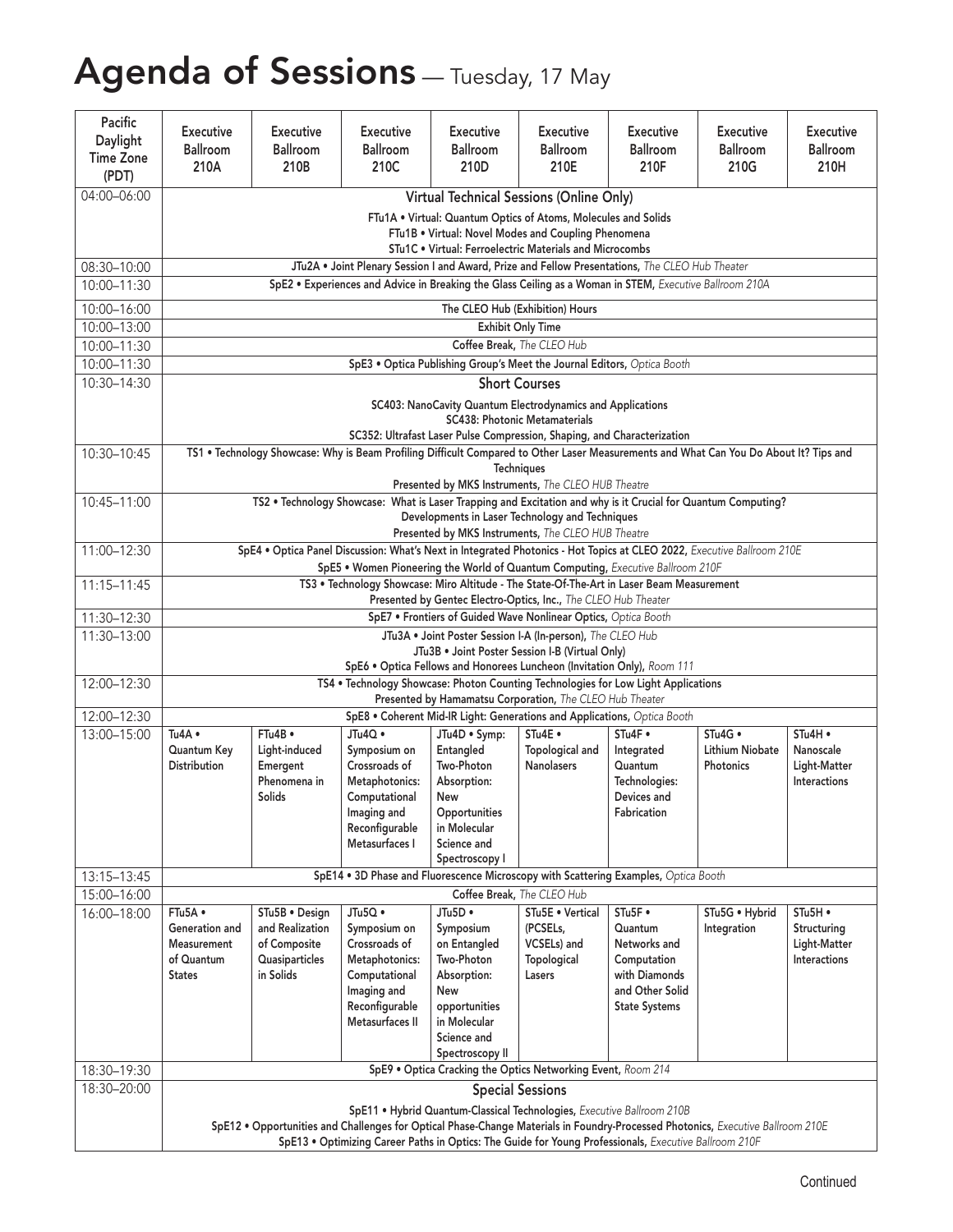### Tuesday, 17 May (cont'd.)

|                            |                                           |                        |                                |                            |                                          | SpE11 . Hybrid Quantum-Classical Technologies, Executive Ballroom 210B                                                                | SpE12 . Opportunities and Challenges for Optical Phase-Change Materials in Foundry-Processed Photonics, Executive Ballroom 210E<br>SpE13 . Optimizing Career Paths in Optics: The Guide for Young Professionals, Executive Ballroom 210F |                            |                                              |
|----------------------------|-------------------------------------------|------------------------|--------------------------------|----------------------------|------------------------------------------|---------------------------------------------------------------------------------------------------------------------------------------|------------------------------------------------------------------------------------------------------------------------------------------------------------------------------------------------------------------------------------------|----------------------------|----------------------------------------------|
| 18:30-20:00                |                                           |                        |                                |                            | <b>Special Sessions</b>                  |                                                                                                                                       |                                                                                                                                                                                                                                          |                            |                                              |
| 18:30-19:30                |                                           |                        |                                |                            |                                          | SpE9 . Optica Cracking the Optics Networking Event, Room 214                                                                          |                                                                                                                                                                                                                                          |                            |                                              |
|                            |                                           |                        | Applications                   |                            |                                          |                                                                                                                                       |                                                                                                                                                                                                                                          |                            | Advancements<br>in Opthalmic<br>Applications |
|                            | Microscopic<br>Applications               | Processes II           | Combs and<br>Advanced<br>Comb  | Communica-<br>tions        | Technologies<br>and Optical<br>Devices   | High Intensity,<br>Ultrashort<br>Laser Systems                                                                                        | Sensing                                                                                                                                                                                                                                  | Fibers and<br>Applications | Photonics<br>Technologies<br>for             |
|                            | Advanced                                  | Topological            | <b>IR Frequency</b>            | Photonics and              | Cutting-Edge                             | Advanced                                                                                                                              | Clocks and                                                                                                                                                                                                                               | Multimode                  | A&TTR:                                       |
| $16:00 - 18:00$ ATu5I •    |                                           | $FTu5J$ •              | ATu5K · Mid-                   | STu5L . THz                | ATu5M ·                                  | STu5N •                                                                                                                               | $STu5O \bullet$                                                                                                                                                                                                                          | STu5P                      | ATu5C ·                                      |
| 13:15-13:45<br>15:00-16:00 |                                           |                        |                                |                            | Coffee Break, The CLEO Hub               |                                                                                                                                       | SpE14 . 3D Phase and Fluorescence Microscopy with Scattering Examples, Optica Booth                                                                                                                                                      |                            |                                              |
|                            | and Robust<br>Sensing                     |                        | Applications                   |                            | mentation                                |                                                                                                                                       |                                                                                                                                                                                                                                          |                            |                                              |
|                            | in Extreme<br>Environments                | Processes I            | Technologies<br>for Biological | Spectroscopy               | Detection and<br><b>LIDAR Instru-</b>    | <b>High Energy</b><br>Lasers                                                                                                          | Frequency<br>Comb Laser                                                                                                                                                                                                                  | Fibers and<br>Applications | Surface Func-<br>tionalization               |
|                            | 13:00-15:00   ATu4l • Laser<br>Absorption | FTu4J •<br>Topological | ATu4K •<br>Photonics           | STu4L . THz<br>Imaging and | ity-enhanced                             | ATu4M . Cav- STu4N . High<br>Power and                                                                                                | $ATu4O \bullet$<br>Mid-IR and                                                                                                                                                                                                            | STu4P .<br>Multimode       | ATu4C .<br><b>Laser Induced</b>              |
| 12:00-12:30                |                                           |                        |                                |                            |                                          | SpE8 . Coherent Mid-IR Light: Generations and Applications, Optica Booth                                                              |                                                                                                                                                                                                                                          |                            |                                              |
| 12:00-12:30                |                                           |                        |                                |                            |                                          | Presented by Hamamatsu Corporation, The CLEO Hub Theater                                                                              | TS4 . Technology Showcase: Photon Counting Technologies for Low Light Applications                                                                                                                                                       |                            |                                              |
|                            |                                           |                        |                                |                            |                                          | SpE6 . Optica Fellows and Honorees Luncheon (Invitation Only), Room 111                                                               |                                                                                                                                                                                                                                          |                            |                                              |
| 11:30-13:00                |                                           |                        |                                |                            |                                          | JTu3A . Joint Poster Session I-A (In-person), The CLEO Hub<br>JTu3B . Joint Poster Session I-B (Virtual Only)                         |                                                                                                                                                                                                                                          |                            |                                              |
| 11:30-12:30                |                                           |                        |                                |                            |                                          | SpE7 . Frontiers of Guided Wave Nonlinear Optics, Optica Booth                                                                        |                                                                                                                                                                                                                                          |                            |                                              |
| 11:15-11:45                |                                           |                        |                                |                            | Presented by Gentec Electro-Optics, Inc. |                                                                                                                                       | TS3 . Technology Showcase: Miro Altitude - The State-Of-The-Art in Laser Beam Measurement                                                                                                                                                |                            |                                              |
| 11:00-12:30                |                                           |                        |                                |                            |                                          |                                                                                                                                       | SpE4 . Optica Panel Discussion: What's Next in Integrated Photonics - Hot Topics at CLEO 2022, Executive Ballroom 210E<br>SpE5 . Women Pioneering the World of Quantum Computing, Executive Ballroom 210F                                |                            |                                              |
|                            |                                           |                        |                                |                            |                                          | Developments in Laser Technology and Techniques<br>Presented by MKS Instruments, The CLEO HUB Theatre                                 |                                                                                                                                                                                                                                          |                            |                                              |
| 10:45-11:00                |                                           |                        |                                |                            | Techniques                               | Presented by MKS Instruments, The CLEO HUB Theatre                                                                                    | TS2 . Technology Showcase: What is Laser Trapping and Excitation and why is it Crucial for Quantum Computing?                                                                                                                            |                            |                                              |
| 10:30-10:45                |                                           |                        |                                |                            |                                          |                                                                                                                                       | TS1 . Technology Showcase: Why is Beam Profiling Difficult Compared to Other Laser Measurements and What Can You Do About It? Tips and                                                                                                   |                            |                                              |
|                            |                                           |                        |                                |                            | <b>SC438: Photonic Metamaterials</b>     | SC403: NanoCavity Quantum Electrodynamics and Applications<br>SC352: Ultrafast Laser Pulse Compression, Shaping, and Characterization |                                                                                                                                                                                                                                          |                            |                                              |
| 10:00-11:30<br>10:30-16:30 |                                           |                        |                                |                            | <b>Short Courses</b>                     | SpE3 . Optica Publishing Group's Meet the Journal Editors, Optica Booth                                                               |                                                                                                                                                                                                                                          |                            |                                              |
| 10:00-11:30                |                                           |                        |                                |                            | Coffee Break, The CLEO Hub               |                                                                                                                                       |                                                                                                                                                                                                                                          |                            |                                              |
| 10:00-13:00                |                                           |                        |                                |                            | <b>Exhibit Only Time</b>                 |                                                                                                                                       |                                                                                                                                                                                                                                          |                            |                                              |
| 10:00-16:00                |                                           |                        |                                |                            | The CLEO Hub (Exhibition) Hours          |                                                                                                                                       |                                                                                                                                                                                                                                          |                            |                                              |
| 10:00-11:30                |                                           |                        |                                |                            |                                          |                                                                                                                                       | SpE2 . Experiences and Advice in Breaking the Glass Ceiling as a Woman in STEM, Executive Ballroom 210A                                                                                                                                  |                            |                                              |
| 08:30-10:00                |                                           |                        |                                |                            |                                          | STu1C . Virtual: Ferroelectric Materials and Microcombs                                                                               | JTu2A . Joint Plenary Session I and Award, Prize and Fellow Presentations, The CLEO Hub Theater                                                                                                                                          |                            |                                              |
|                            |                                           |                        |                                |                            |                                          | FTu1A . Virtual: Quantum Optics of Atoms, Molecules and Solids<br>FTu1B . Virtual: Novel Modes and Coupling Phenomena                 |                                                                                                                                                                                                                                          |                            |                                              |
| 04:00-06:00                |                                           |                        |                                |                            |                                          | <b>Virtual Technical Sessions (Online Only)</b>                                                                                       |                                                                                                                                                                                                                                          |                            |                                              |
| <b>Time Zone</b><br>(PDT)  | Room 211A                                 | Room 211B              | Room 211C                      | Room 211D                  | Room 212A                                | Room 212B                                                                                                                             | Room 212C                                                                                                                                                                                                                                | Room 212D                  | <b>Hub Theater</b>                           |
| Pacific<br>Daylight        | Meeting                                   | Meeting                | Meeting                        | Meeting                    | Meeting                                  | Meeting                                                                                                                               | Meeting                                                                                                                                                                                                                                  | Meeting                    | The CLEO                                     |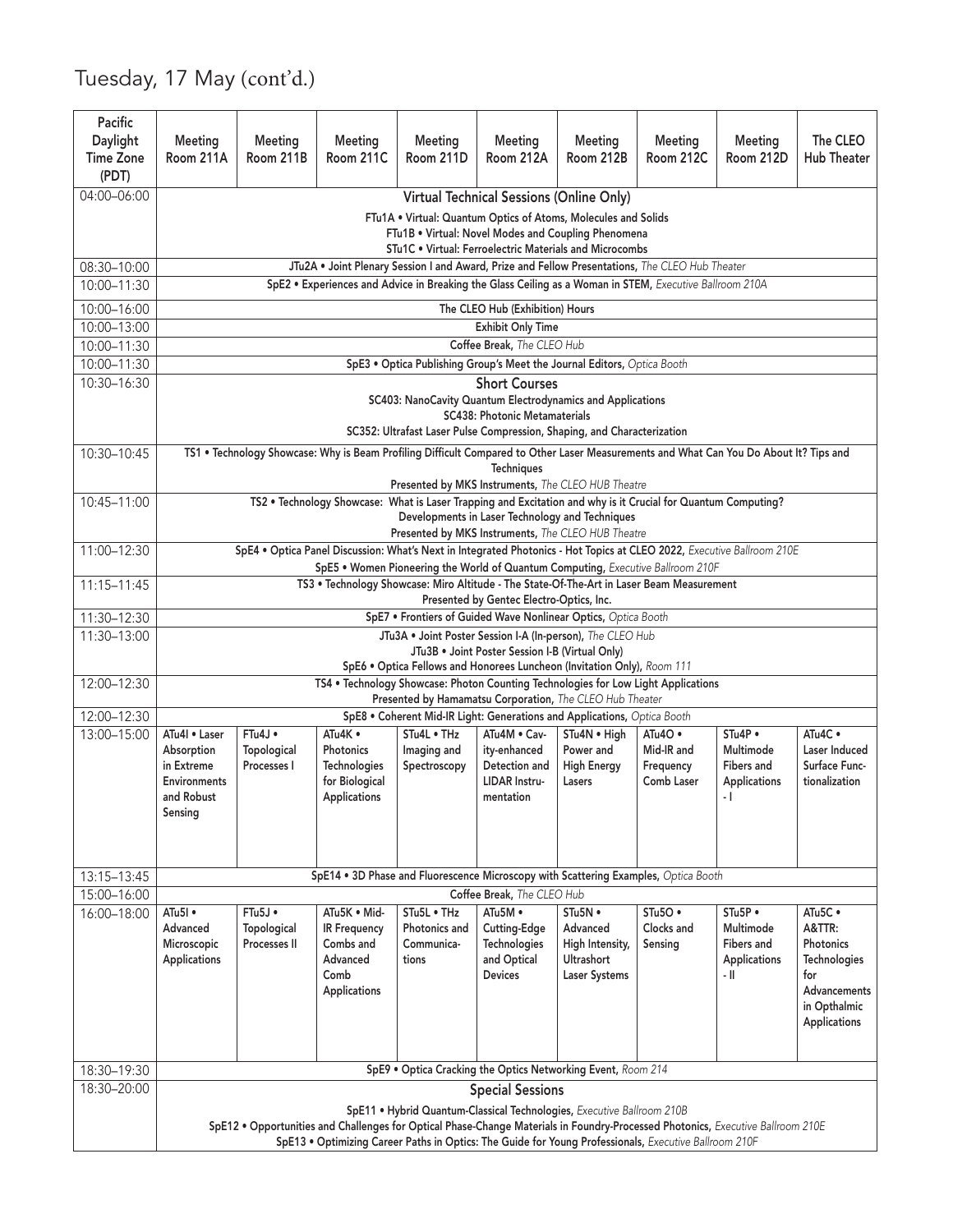# Agenda of Sessions - Wednesday, 18 May

| Pacific<br>Daylight<br><b>Time Zone</b><br>(PDT) | Executive<br><b>Ballroom</b><br>210A                                         | Executive<br>Ballroom<br>210B                                                    | <b>Executive</b><br>Ballroom<br>210C                                                                                           | Executive<br><b>Ballroom</b><br>210D            | Executive<br><b>Ballroom</b><br>210E                                                                                                                             | <b>Executive</b><br>Ballroom<br>210F                             | Executive<br>Ballroom<br>210G          | Executive<br><b>Ballroom</b><br>210H                                 |
|--------------------------------------------------|------------------------------------------------------------------------------|----------------------------------------------------------------------------------|--------------------------------------------------------------------------------------------------------------------------------|-------------------------------------------------|------------------------------------------------------------------------------------------------------------------------------------------------------------------|------------------------------------------------------------------|----------------------------------------|----------------------------------------------------------------------|
| 05:00-07:00                                      |                                                                              |                                                                                  |                                                                                                                                |                                                 | <b>Virtual Technical Sessions (Online Only)</b><br><b>FW1A • Virtual: Quantum Photonics</b>                                                                      |                                                                  |                                        |                                                                      |
|                                                  |                                                                              |                                                                                  |                                                                                                                                |                                                 | FW1B . Virtual: Frequency Combs, Solitons and Spatiotemporal Phenomena<br>FW1C . Virtual: Optical Metasurfaces III<br>AW1D . Virtual: Progress in LED and Lasers |                                                                  |                                        |                                                                      |
| 08:00-10:00                                      |                                                                              |                                                                                  |                                                                                                                                |                                                 | JW2A . Joint Plenary Session II and Award, Prize and Fellow Presentations, The CLEO Hub Theater                                                                  |                                                                  |                                        |                                                                      |
| 10:00-19:00                                      |                                                                              |                                                                                  |                                                                                                                                |                                                 | The CLEO Hub (Exhibition) Hours                                                                                                                                  |                                                                  |                                        |                                                                      |
| 10:00-10:30                                      |                                                                              |                                                                                  |                                                                                                                                |                                                 | Coffee Break, The CLEO Hub                                                                                                                                       |                                                                  |                                        |                                                                      |
| 10:30-11:00                                      |                                                                              |                                                                                  |                                                                                                                                |                                                 | TS5 . Technology Showcase: Laser and Optomechanics Developments from Thorlabs<br>Presented by Thorlabs, Inc., The CLEO Hub Theater                               |                                                                  |                                        |                                                                      |
| 10:30-11:15                                      |                                                                              |                                                                                  |                                                                                                                                |                                                 | SpE15 . Optica Publishing Group's Meet the Journal Editors, Optica Booth                                                                                         |                                                                  |                                        |                                                                      |
| 11:00-12:30                                      |                                                                              |                                                                                  |                                                                                                                                |                                                 | SpE16 . Optica Panel Discussion: Machine Learning, AI, and Metalens Synergies in Advanced Bioimaging,<br>Executive Ballroom 210E                                 |                                                                  |                                        |                                                                      |
| 11:15-11:45                                      |                                                                              |                                                                                  |                                                                                                                                |                                                 | SpE17 . The Physics Behind the Quantum Internet, Optica Booth                                                                                                    |                                                                  |                                        |                                                                      |
| 11:30-12:30                                      |                                                                              |                                                                                  |                                                                                                                                |                                                 | SpE18 . Experiences in Breaking Through the Glass Ceiling as an Ethnic Minority, The CLEO Hub Theater                                                            |                                                                  |                                        |                                                                      |
| 11:30-13:00                                      |                                                                              |                                                                                  |                                                                                                                                |                                                 | JW3A . Joint Poster Session II, The CLEO Hub<br>JW3B . Virtual: Joint Poster Session II                                                                          |                                                                  |                                        |                                                                      |
| 13:00-13:30                                      |                                                                              |                                                                                  |                                                                                                                                |                                                 | SpE19 . Pulse Compression, Shaping, and Characterization, Optica Booth                                                                                           |                                                                  |                                        |                                                                      |
| 13:00-15:00   JW4A .                             |                                                                              | FW4B . High                                                                      | JW4Q ·                                                                                                                         | FW4D .                                          | SW4E . Deep                                                                                                                                                      | SW4F .                                                           | SW4G . THz                             | SW4H .                                                               |
|                                                  | Symposium<br>on Novel<br>Phenomena in<br><b>Time-Variant</b><br>Photonics I  | Harmonic<br>Generation and<br>Attosecond<br>Pulse<br>Techniques                  | Symposium on<br>Crossroads of<br>Metaphotonics:<br>Computational<br>Imaging and<br>Reconfigurable<br>Metasurfaces III          | Quantum<br>Optomechanics<br>and<br>Transduction | Learning<br>for Optical<br>Communications                                                                                                                        | Quantum<br>Metrology for<br><b>High Precision</b><br>Measurement | Metasurfaces<br>and Cavities           | Nonlinear<br>Processes in<br>Microresonators I                       |
| 13:30-14:00                                      |                                                                              |                                                                                  |                                                                                                                                |                                                 | SpE20 . Finite Element Modeling Methods for Photonics and Optics, Optica Booth                                                                                   |                                                                  |                                        |                                                                      |
| 15:00-15:30                                      |                                                                              |                                                                                  |                                                                                                                                |                                                 | Color Technical Group Meet-up, Optica Booth                                                                                                                      |                                                                  |                                        |                                                                      |
| 15:00-16:00                                      |                                                                              |                                                                                  |                                                                                                                                |                                                 | Coffee Break, The CLEO Hub                                                                                                                                       |                                                                  |                                        |                                                                      |
| 16:00-18:00   JW5A .                             | Symposium<br>on Novel<br>Phenomena in<br><b>Time-Variant</b><br>Photonics II | FW5B . Free-<br>electron Laser,<br>X-Ray, and<br>Particle Beam<br><b>Sources</b> | JW5Q ·<br>Symposium on<br>Crossroads of<br>Metaphotonics:<br>Computational<br>Imaging and<br>Reconfigurable<br>Metasurfaces IV | FW5D .<br>Topological<br>Photonics              | SW5E .<br><b>Photonic Neural</b><br>Networks and<br>Components                                                                                                   | FW5F .<br>Quantum Dots<br>& Color Centers                        | SW5G . THz<br>Near-Field<br>Microscopy | SW5H ·<br><b>Nonlinear Optics</b><br>in Micro and<br>Nano-resonators |
| 18:00-19:30                                      |                                                                              |                                                                                  |                                                                                                                                |                                                 | Conference Reception, The CLEO Hub                                                                                                                               |                                                                  |                                        |                                                                      |

Continued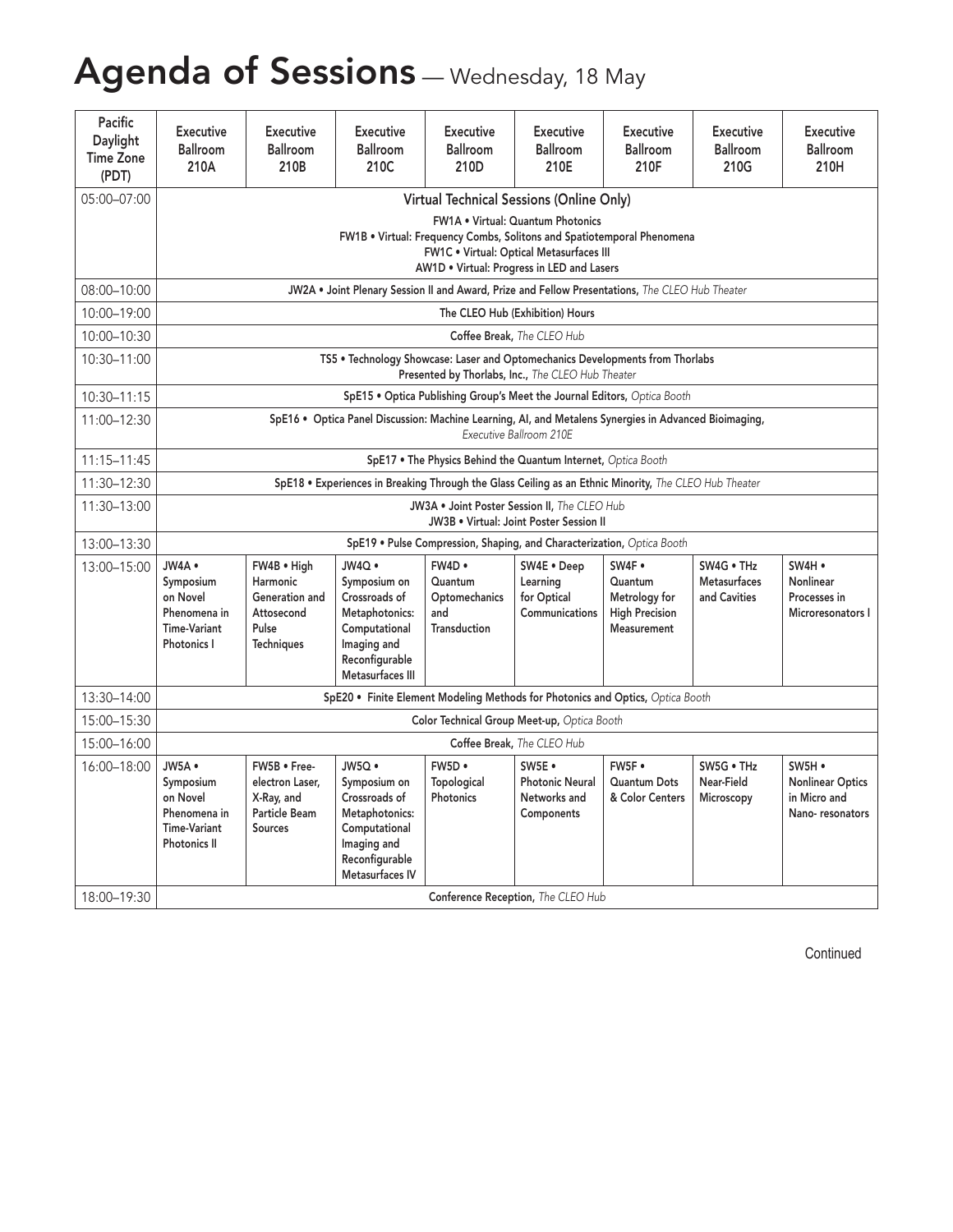### Wednesday, 18 May (cont'd.)

| Pacific<br>Daylight<br><b>Time Zone</b><br>(PDT) | Meetina<br>Room 211A                        | Meeting<br>Room 211B                       | Meeting<br>Room 211C                           | Meeting<br>Room 211D                                            | Meetina<br>Room 212A                                                                                                                                                                                                                                     | Meeting<br>Room 212B                                                                                                                   | Meeting<br>Room 212C                                                           | Meeting<br>Room 212D                                               | The CLEO<br><b>Hub Theater</b>                                                   |
|--------------------------------------------------|---------------------------------------------|--------------------------------------------|------------------------------------------------|-----------------------------------------------------------------|----------------------------------------------------------------------------------------------------------------------------------------------------------------------------------------------------------------------------------------------------------|----------------------------------------------------------------------------------------------------------------------------------------|--------------------------------------------------------------------------------|--------------------------------------------------------------------|----------------------------------------------------------------------------------|
| 05:00-07:00                                      |                                             |                                            |                                                |                                                                 | <b>Virtual Technical Sessions (Online Only)</b><br>FW1A . Virtual: Quantum Photonics<br>FW1B . Virtual: Frequency Combs, Solitons and Spatiotemporal Phenomena<br>FW1C . Virtual: Optical Metasurfaces III<br>AW1D . Virtual: Progress in LED and Lasers |                                                                                                                                        |                                                                                |                                                                    |                                                                                  |
| 08:00-10:00                                      |                                             |                                            |                                                |                                                                 | JW2A . Joint Plenary Session II and Award, Prize and Fellow Presentations, The CLEO Hub Theater                                                                                                                                                          |                                                                                                                                        |                                                                                |                                                                    |                                                                                  |
| 10:00-19:00                                      |                                             |                                            |                                                |                                                                 | The CLEO Hub (Exhibition) Hours                                                                                                                                                                                                                          |                                                                                                                                        |                                                                                |                                                                    |                                                                                  |
| 10:00-10:30                                      |                                             |                                            |                                                |                                                                 | Coffee Break, The CLEO Hub                                                                                                                                                                                                                               |                                                                                                                                        |                                                                                |                                                                    |                                                                                  |
| 10:30-11:00                                      |                                             |                                            |                                                |                                                                 | TS5 . Technology Showcase: Laser and Optomechanics Developments from Thorlabs<br>Presented by Thorlabs, Inc., The CLEO Hub Theater                                                                                                                       |                                                                                                                                        |                                                                                |                                                                    |                                                                                  |
| 10:30-11:15                                      |                                             |                                            |                                                |                                                                 | SpE56 . Optica Publishing Group's Meet the Journal Editors, Optica Booth                                                                                                                                                                                 |                                                                                                                                        |                                                                                |                                                                    |                                                                                  |
| 11:00-12:30                                      |                                             |                                            |                                                |                                                                 | SpE16 . Optica Panel Discussion: Machine Learning, AI, and Metalens Synergies in Advanced Bioimaging,<br>Executive Ballroom 210E                                                                                                                         |                                                                                                                                        |                                                                                |                                                                    |                                                                                  |
| 11:15-11:45                                      |                                             |                                            |                                                |                                                                 | SpE17 . The Physics Behind the Quantum Internet, Optica Booth                                                                                                                                                                                            |                                                                                                                                        |                                                                                |                                                                    |                                                                                  |
| 11:30-12:30                                      |                                             |                                            |                                                |                                                                 | SpE18 . Experiences in Breaking Through the Glass Ceiling as an Ethnic Minority, The CLEO Hub Theater                                                                                                                                                    |                                                                                                                                        |                                                                                |                                                                    |                                                                                  |
| 11:30-13:00                                      |                                             |                                            |                                                |                                                                 | JW3A . Joint Poster Session II-A (In-person), The CLEO Hub<br>JW3B . Joint Poster Session II-B (Virtual Only)                                                                                                                                            |                                                                                                                                        |                                                                                |                                                                    |                                                                                  |
| 13:00-13:30                                      |                                             |                                            |                                                |                                                                 | SpE19 . Pulse Compression, Shaping, and Characterization, Optica Booth                                                                                                                                                                                   |                                                                                                                                        |                                                                                |                                                                    |                                                                                  |
| 13:00-15:00   AW4I .                             | Topical<br>Review on<br><b>Space Optics</b> | FW4J .<br>Combs and<br>Solitons I          | SW4K .<br>Hollow-core<br><b>Optical Fibers</b> | AW4L .<br>Advances in<br>Mid-Infrared<br>Atmospheric<br>Sensing | AW4M<br>• Novel<br>Semiconductor<br>Laser<br>Configurations                                                                                                                                                                                              | AW4N . Topi-<br>cal Review on<br>Laser Surface<br>Functional-<br>ization for<br>Antibacterial<br>and Medical<br><b>Applications I</b>  | SW4O .<br>Integrated<br>Photonics<br>for RF Signal<br>Processing               | AW4P .<br>Quantm<br>Technology<br>& Quantum<br>Computing           | AW4C .<br>A&TTR:<br>Compact<br>Technologies<br>for Wearable<br>Devices I         |
| 13:30-14:00                                      |                                             |                                            |                                                |                                                                 | SpE20 . Finite Element Modeling Methods for Photonics and Optics, Optica Booth                                                                                                                                                                           |                                                                                                                                        |                                                                                |                                                                    |                                                                                  |
| 15:00-15:30                                      |                                             |                                            |                                                |                                                                 | Color Technical Group Meet-up, Optica Booth                                                                                                                                                                                                              |                                                                                                                                        |                                                                                |                                                                    |                                                                                  |
| 15:00-16:00                                      |                                             |                                            |                                                |                                                                 | Coffee Break, The CLEO Hub                                                                                                                                                                                                                               |                                                                                                                                        |                                                                                |                                                                    |                                                                                  |
| 16:00-18:00   FW5I .                             | Imaging and<br>Sensing                      | $FW5J \bullet$<br>Combs and<br>Solitons II | SW5K .<br>Specialty<br><b>Optical Fibers</b>   | AW5L . Next-<br>Gen Com-<br>munications<br><b>Technologies</b>  | AW5M . QD<br>and Novel<br><b>Laser Diodes</b>                                                                                                                                                                                                            | AW5N . Topi-<br>cal Review on<br>Laser Surface<br>Functional-<br>ization for<br>Antibacterial<br>and Medical<br><b>Applications II</b> | SW5O .<br>Integrated<br>Photonics in<br>Expanded<br>Wavelength<br><b>Bands</b> | AW5P .<br>Quantum<br>Devices:<br>Detectors &<br>Fregeuncy<br>Combs | AW5C .<br>A&TTR:<br>Compact<br>Technologies<br>for Wearable<br><b>Devices II</b> |
| 18:00-19:30                                      |                                             |                                            |                                                |                                                                 | Conference Reception, The CLEO Hub                                                                                                                                                                                                                       |                                                                                                                                        |                                                                                |                                                                    |                                                                                  |
|                                                  |                                             |                                            |                                                |                                                                 |                                                                                                                                                                                                                                                          |                                                                                                                                        |                                                                                |                                                                    |                                                                                  |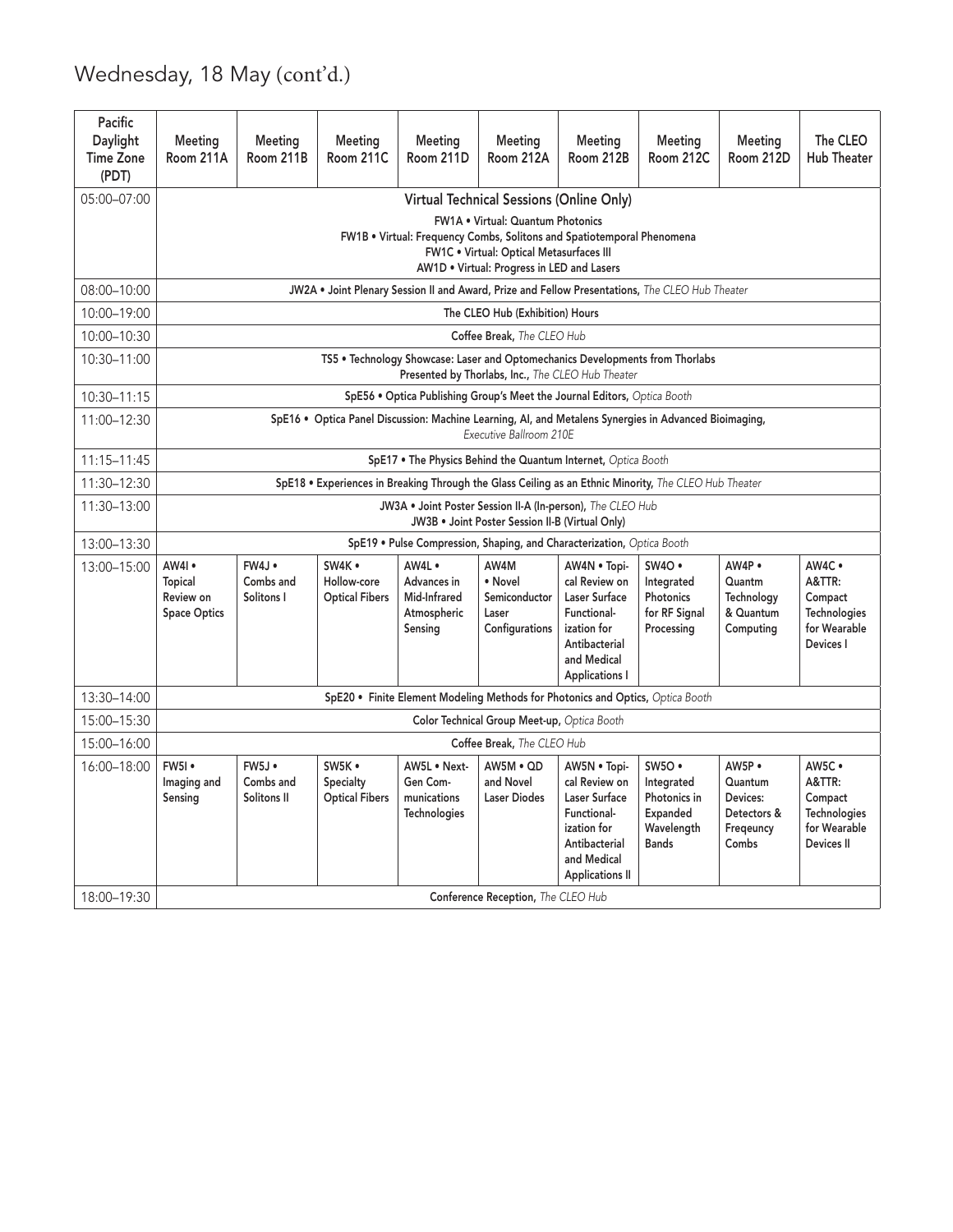## Agenda of Sessions - Thursday, 19 May

| Pacific<br>Daylight<br><b>Time Zone</b><br>(PDT) | Executive<br>Ballroom<br>210A                              | Executive<br>Ballroom 210B                                                                          | Executive<br>Ballroom<br>210C                                                                                                                                     | Executive<br>Ballroom<br>210D                               | <b>Executive</b>                                                                                                          | Executive<br>Ballroom 210E   Ballroom 210F | Executive<br>Ballroom<br>210G          | <b>Executive</b><br>Ballroom<br>210H                                                   |
|--------------------------------------------------|------------------------------------------------------------|-----------------------------------------------------------------------------------------------------|-------------------------------------------------------------------------------------------------------------------------------------------------------------------|-------------------------------------------------------------|---------------------------------------------------------------------------------------------------------------------------|--------------------------------------------|----------------------------------------|----------------------------------------------------------------------------------------|
| 05:00-07:00                                      |                                                            |                                                                                                     |                                                                                                                                                                   |                                                             | Virtual Technical Sessions (Online Only)                                                                                  |                                            |                                        |                                                                                        |
|                                                  |                                                            |                                                                                                     | FTh1A . Virtual: Synthetic Dimensions and Optical/Photonic Simulators and Devices<br>STh1B . Virtual: Hot Topics in Quanutm Science with Atoms, Photons and Spins |                                                             | ATh1C . Virtual: Laser Material Processing                                                                                |                                            |                                        |                                                                                        |
|                                                  |                                                            |                                                                                                     | ATh1D . Virtual: Imaging Techniques Across Multiple Modalities and Dimensions                                                                                     |                                                             |                                                                                                                           |                                            | STh2G . Beam                           |                                                                                        |
| 08:00-10:00                                      | JTh2P •<br>Symposium<br>on Space-time<br>Optics I          | FTh2B<br>Advances in<br>Plasmonics                                                                  | ATh2C . Topical<br>Review on<br><b>Specialty Fibers</b><br>for Ultrafast<br>Lasers I                                                                              | FTh2D •<br>Reconfigurable<br>Materials and<br>Devices       | STh2E . Pulse<br>shaping and<br>Spatio-Temporal<br>Coupling - STC                                                         | STh <sub>2F</sub><br>Microcombs I          | Steering<br>and Optical<br>Switching   | STh2H •<br><b>Metasurfaces</b>                                                         |
| 10:00-15:30                                      |                                                            |                                                                                                     |                                                                                                                                                                   |                                                             | The CLEO Hub (Exhibition) Hours                                                                                           |                                            |                                        |                                                                                        |
| 10:00-13:00                                      |                                                            |                                                                                                     |                                                                                                                                                                   |                                                             | <b>Exhibit Only Time</b>                                                                                                  |                                            |                                        |                                                                                        |
| 10:30-12:30                                      |                                                            |                                                                                                     |                                                                                                                                                                   |                                                             | FTh5C . Microresonator-based Quantum Sources. The CLEO Hub Theater                                                        |                                            |                                        |                                                                                        |
| 11:30-13:00                                      |                                                            |                                                                                                     |                                                                                                                                                                   |                                                             | JTh3A . Joint Poster Session III-A (In-person), The CLEO Hub Theater<br>JTh3B . Joint Poster Session III-B (Virtual Only) |                                            |                                        |                                                                                        |
| 13:00-15:00                                      | JTh4Q •<br>Symposium<br>on Space-time<br>Optics II         | FTh4B . All<br><b>Dielectric</b><br>Nanophotonics                                                   | ATh4C . Topical   FTh4D .<br>Review on<br>Specialty Fibers<br>for Ultrafast<br>Lasers II                                                                          | Temporal Media   Light Sources:                             | STh4E . Special<br>Non-linear<br>Frequency<br>Conversion,<br>Solitons.<br>Orbital Angular<br>Momentum                     | $\sqrt{\overline{S}}$<br>Microcombs II     | $STh4G$ •<br>Tunable<br>Photonics      | STh4H •<br>Integrated<br>Quantum<br>Photonics                                          |
| 15:00-15:45                                      |                                                            |                                                                                                     |                                                                                                                                                                   |                                                             | Coffee Break, Concourse 1                                                                                                 |                                            |                                        |                                                                                        |
| 15:00-17:30                                      |                                                            |                                                                                                     | SpE21 . Quantum Entanglement (Networking Mixer), Executive Ballroom 214                                                                                           |                                                             |                                                                                                                           |                                            |                                        |                                                                                        |
| 15:30-17:30                                      | JTh5P .<br>Symposium<br>on Space-time<br>Optics III        | $FTh5B \bullet$<br>Thermal and<br>Nonlinear<br><b>Effects</b> and<br>Electron-liaht<br>Interactions | FTh5A . Novel<br>Phenomena                                                                                                                                        | $FTh5D \bullet$<br>Nonlinear<br>and Active<br>Nanophotonics | STh5E .<br>Broadband and<br>Supercontinuum<br>Sources,<br>Frequency<br>Combs                                              | STh <sub>5F</sub><br>Optomechanics         | $STh5G$ •<br>Neuromorphic<br>Photonics | STh5H . Long<br>Wavelength<br>Semiconductor<br><b>Laser Sources</b><br>from MIR to THz |
| 18:00-19:00                                      |                                                            |                                                                                                     | SpE22 . Optica Panel Discussion: Emerging Trends in Nonlinear Optics - A Review of CLEO:2022, Executive Ballroom 210D                                             |                                                             |                                                                                                                           |                                            |                                        |                                                                                        |
| 19:00-21:00                                      | JTh6A . Joint<br>Postdeadline<br>Presentation<br>Session I | JTh6B . Joint<br>Postdeadline<br>Presentation<br><b>Session II</b>                                  |                                                                                                                                                                   |                                                             | JTh6C · Joint<br>Postdeadline<br>Presentation<br><b>Session III</b>                                                       |                                            |                                        |                                                                                        |

Continued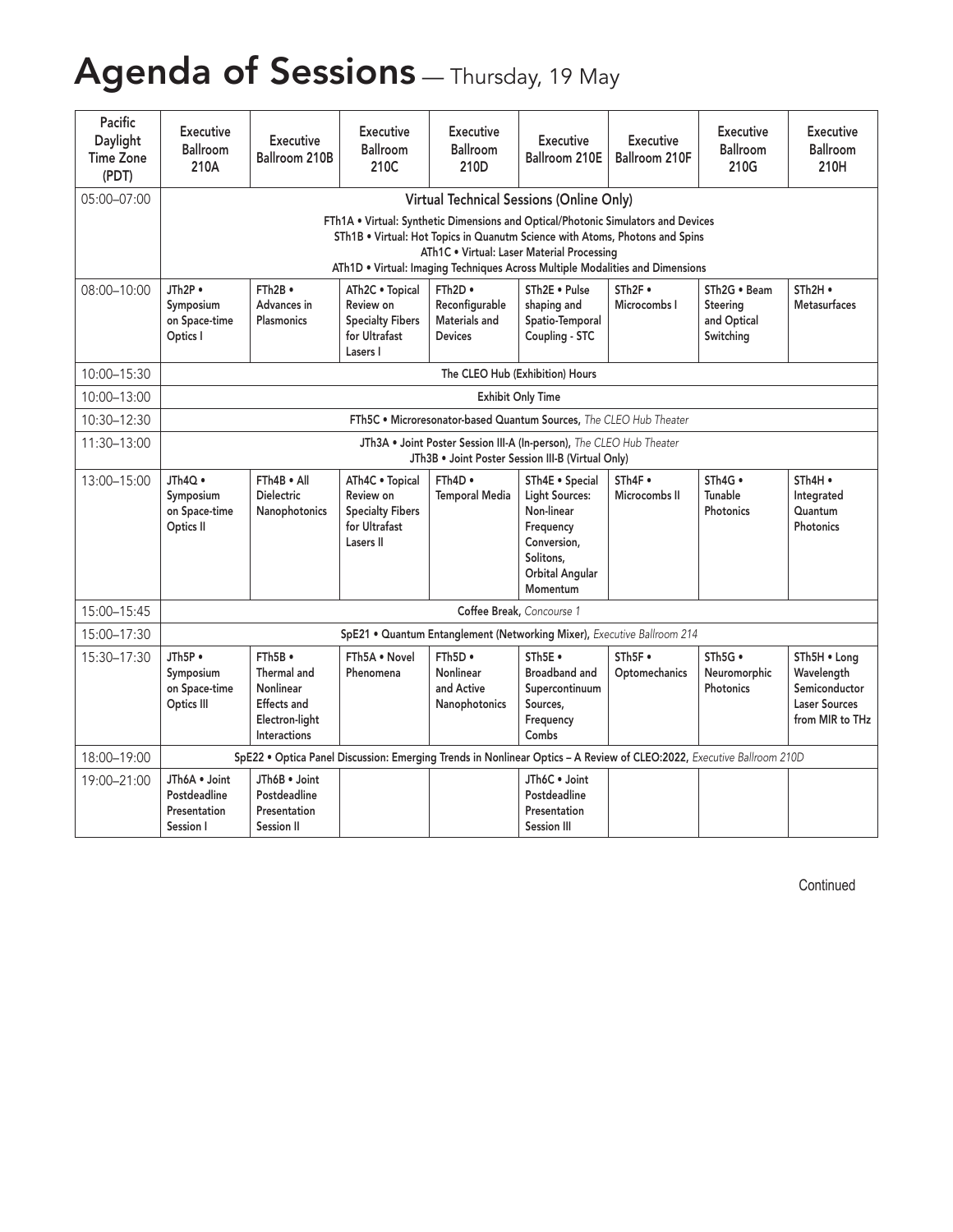### Thursday, 19 May (cont'd.)

| Pacific<br>Daylight<br><b>Time Zone</b><br>(PDT) | Meeting<br>Room 211A                                  | Meeting<br>Room 211B                                                                                                  | Meeting<br>Room 211C                                            | Meeting<br>Room 211D                                                                                                                                                                                                                               | Meeting<br>Room 212A                                                                   | Meeting<br>Room 212B                                        | Meeting<br>Room 212C                                      | Meeting<br>Room 212D                                                             | The CLEO<br><b>Hub Theater</b>                                         |
|--------------------------------------------------|-------------------------------------------------------|-----------------------------------------------------------------------------------------------------------------------|-----------------------------------------------------------------|----------------------------------------------------------------------------------------------------------------------------------------------------------------------------------------------------------------------------------------------------|----------------------------------------------------------------------------------------|-------------------------------------------------------------|-----------------------------------------------------------|----------------------------------------------------------------------------------|------------------------------------------------------------------------|
| 05:00-07:00                                      |                                                       |                                                                                                                       |                                                                 | FTh1A . Virtual: Synthetic Dimensions and Optical/Photonic Simulators and Devices<br>STh1B . Virtual: Hot Topics in Quanutm Science with Atoms, Photons and Spins<br>ATh1D . Virtual: Imaging Techniques Across Multiple Modalities and Dimensions | Virtual Technical Sessions (Online Only)<br>ATh1C . Virtual: Laser Material Processing |                                                             |                                                           |                                                                                  |                                                                        |
| 08:00-10:00                                      |                                                       |                                                                                                                       | ATh2I . Deep<br>Learning for<br>Enhanced<br>Contrast<br>Imaging | ATh2K •<br>Advanced<br>Techniques in<br><b>Optical Fiber</b><br><b>Based Sensing</b>                                                                                                                                                               | ATh2L . Novel<br>Semiconduc-<br>tor Based<br><b>Devices</b>                            | STh2M . Free<br><b>Space Optical</b><br>Communica-<br>tions | STh2N . THz<br>Generation<br>and Detection                | STh <sub>20</sub><br>Topological<br>Photonics<br>and Quantum<br><b>Materials</b> | FTh2A .<br>Nonlinear<br>Processes in<br>Fibers                         |
| 10:00-15:30                                      |                                                       |                                                                                                                       |                                                                 |                                                                                                                                                                                                                                                    | The CLEO Hub (Exhibition) Hours                                                        |                                                             |                                                           |                                                                                  |                                                                        |
| 10:00-13:00                                      |                                                       |                                                                                                                       |                                                                 |                                                                                                                                                                                                                                                    | <b>Exhibit Only Time</b>                                                               |                                                             |                                                           |                                                                                  |                                                                        |
| 10:30-12:30                                      |                                                       |                                                                                                                       |                                                                 | FTh5C . Microresonator-based Quantum Sources, The CLEO Hub Theater                                                                                                                                                                                 |                                                                                        |                                                             |                                                           |                                                                                  |                                                                        |
| 11:30-13:00                                      |                                                       |                                                                                                                       |                                                                 | JTh3A . Joint Poster Session III-A (In-person), The CLEO Hub Theater                                                                                                                                                                               | JTh3B . Joint Poster Session III-B (Virtual Only)                                      |                                                             |                                                           |                                                                                  |                                                                        |
| 13:00-15:00                                      | ATh4I •<br>Photonics for<br>Biomedical<br>Diagnostics | STh4J .<br>Optical<br>Methods for<br>Mechanical<br>and<br>Geometric<br>Applications                                   | STh4K .<br>Resonator<br>Devices                                 | STh4L .<br>Applications<br>- Imaging<br>& Ultrafast<br>Nonlinear<br>Processes                                                                                                                                                                      | FTh4M •<br>Quantum<br>Optics with<br>Solid-state<br><b>Spin Qubits</b>                 | STh4N .<br>Spatial<br>Division<br>Multiplexing              | STh4O . THz<br>Generation<br>and<br><b>Applications I</b> | STh4P<br>Nanofabrica-<br>tion of Novel<br>Photonic<br><b>Devices</b>             | FTh4A •<br>Terahertz and<br><b>Free Electrons</b><br>$(13:15 - 15:30)$ |
| 15:00-15:45                                      |                                                       |                                                                                                                       |                                                                 |                                                                                                                                                                                                                                                    | Coffee Break, Concourse 1                                                              |                                                             |                                                           |                                                                                  |                                                                        |
| 15:00-17:30                                      |                                                       |                                                                                                                       |                                                                 | SpE21 . Quantum Entanglement (Networking Mixer), Executive Ballroom 214                                                                                                                                                                            |                                                                                        |                                                             |                                                           |                                                                                  |                                                                        |
| 15:30-17:30                                      |                                                       | STh5I . Light<br>Generation,<br>Detection,<br>and Nonlinear<br>Effects                                                | STh5J<br>Imaging-<br>Based<br><b>Techniques</b><br>for Sensing  | STh5K .<br><b>Brillouin Fibre</b><br>Lasers                                                                                                                                                                                                        | FTh5L •<br>Quantum<br>Memory                                                           | STh5M •<br>Photonics-<br>enabled<br>Signal<br>Processing    | STh5N •<br><b>Time Transfer</b><br>Techniques             | FTh5O .<br>Enabling<br>Technologies                                              |                                                                        |
| 18:00-19:00                                      |                                                       | SpE22 . Optica Panel Discussion: Emerging Trends in Nonlinear Optics - A Review of CLEO:2022, Executive Ballroom 210D |                                                                 |                                                                                                                                                                                                                                                    |                                                                                        |                                                             |                                                           |                                                                                  |                                                                        |
| 19:00-21:00                                      |                                                       |                                                                                                                       |                                                                 |                                                                                                                                                                                                                                                    |                                                                                        |                                                             |                                                           |                                                                                  |                                                                        |
|                                                  |                                                       |                                                                                                                       |                                                                 |                                                                                                                                                                                                                                                    |                                                                                        |                                                             |                                                           |                                                                                  |                                                                        |
|                                                  |                                                       |                                                                                                                       |                                                                 |                                                                                                                                                                                                                                                    |                                                                                        |                                                             |                                                           |                                                                                  |                                                                        |
|                                                  |                                                       |                                                                                                                       |                                                                 |                                                                                                                                                                                                                                                    |                                                                                        |                                                             |                                                           |                                                                                  |                                                                        |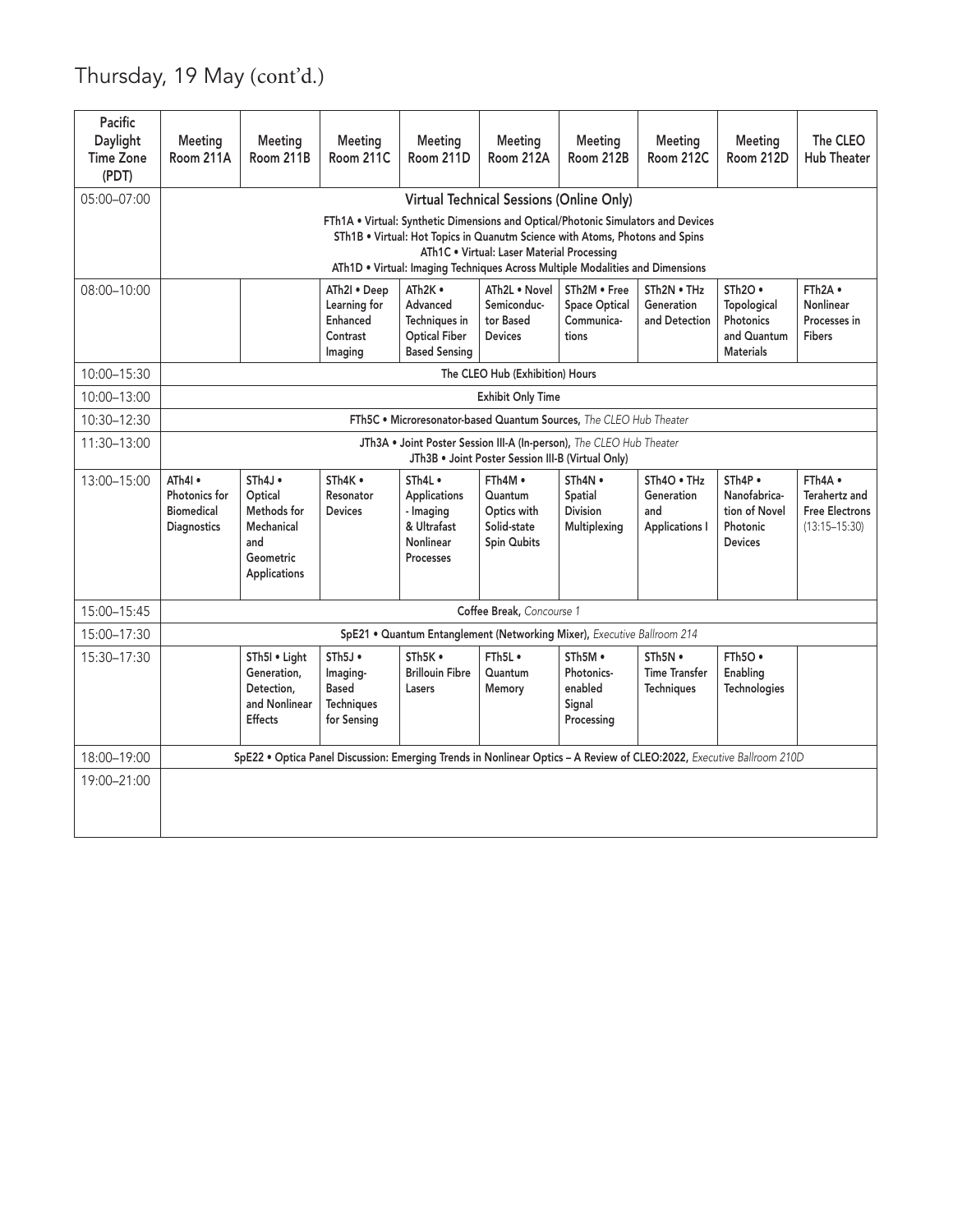## Agenda of Sessions - Friday, 20 May

| Pacific<br>Daylight<br><b>Time Zone</b><br>(PDT) | Executive<br>Ballroom<br>210A                                                                               | Executive<br>Ballroom<br>210B                                        | <b>Executive</b><br>Ballroom<br>210C                                                               | Executive<br>Ballroom<br>210D                        | <b>Executive</b><br>Ballroom<br>210E                                                                                                                                                                                                                                             | <b>Executive</b><br>Ballroom<br>210F                                                                                       | Executive<br>Ballroom<br>210G                   | Executive<br>Ballroom<br>210H                                                               |
|--------------------------------------------------|-------------------------------------------------------------------------------------------------------------|----------------------------------------------------------------------|----------------------------------------------------------------------------------------------------|------------------------------------------------------|----------------------------------------------------------------------------------------------------------------------------------------------------------------------------------------------------------------------------------------------------------------------------------|----------------------------------------------------------------------------------------------------------------------------|-------------------------------------------------|---------------------------------------------------------------------------------------------|
| 05:00-07:00                                      |                                                                                                             |                                                                      |                                                                                                    |                                                      | Virtual Technical Sessions (Online Only)<br>FF1A . Virtual: Thermodynamic Optics and Tailored Materials<br>SF1B . Virtual: Short Wave and Broadband Infrared Laser Systems<br>SF1C . Virtual: Photonic Integration II<br>SF1D . Virtual: Optical Computing and Quantum Photonics |                                                                                                                            |                                                 |                                                                                             |
| 08:00-10:00                                      | JF2A .<br>Symposium on<br>Light Control<br>in Complex<br>Medium:<br><b>Fundamentals</b><br>and Applications | JF2B •<br>Symposium on<br>Topological<br>Lasers I                    | FF2C .<br>Advances in<br>Nano-optics:<br>Topological<br>Effects                                    | FF2D . Meta-<br>optics                               | SF2E . Few-<br>cycle Pulses and<br>CEP                                                                                                                                                                                                                                           | SF2F .<br>Frequency<br>Comb-Based<br>Spectroscopy<br>and Sensing                                                           | SF2G .<br><b>Integrated Light</b><br>Sources    | SF2H .<br>Ultrashort<br><b>Pulsed Fiber</b><br><b>Laser Systems</b>                         |
| 10:00-10:30                                      |                                                                                                             |                                                                      |                                                                                                    |                                                      | Coffee Break, Concourse                                                                                                                                                                                                                                                          |                                                                                                                            |                                                 |                                                                                             |
| 10:30-12:30                                      | JF3A .<br>Symposium on<br>Light Control<br>in Complex<br>Medium:<br>Fundamentals<br>and Applications        | JF3B .<br>Symposium on<br>Topological<br><b>Lasers II</b>            | FF3C .<br>Nonlinear<br>and Quantum<br>Plasmonics                                                   | FF3D . Chiral<br>and Rotational<br><b>Structures</b> | SF3E .<br><b>Ultrashort Pulse</b><br>Characterization<br>and Control                                                                                                                                                                                                             | SF3F .<br>Advanced<br>Spectroscopic<br>Sensing<br><b>Techniques</b>                                                        | SF3G .<br>Quantum<br>Photonics                  | SF3H .<br>Dispersion and<br>Nonlinearity<br>Managed fiber<br>Systems                        |
| 12:30-14:00                                      |                                                                                                             |                                                                      |                                                                                                    |                                                      | Lunch (on Your Own)                                                                                                                                                                                                                                                              |                                                                                                                            |                                                 |                                                                                             |
| 14:00-16:00                                      | FF4A .<br>Quantum<br>Sensing                                                                                | FS4B · Single<br><b>Emitters and</b><br>Light-matter<br>Interactions | FF4C .<br><b>Advances</b><br>in Nano-<br>Optics: Two-<br>Dimensional and<br><b>Novel Materials</b> | $FF4D \bullet$<br>Quantum<br>Phenomena               | SF4E . Ultrafast<br>Oscillators,<br><b>Amplifiers</b><br>and Post-<br>Compression                                                                                                                                                                                                | SF4F .<br>Nonlinear<br>Optical<br>Technologies<br>for Neural<br><b>Networks</b><br>and Machine<br>Learning<br>Applications | SF4G . Novel<br><b>Materials</b><br>Integration | SF4H . Optical<br><b>Fiber Based</b><br>Frequency<br>Combs and<br>Supercontinumm<br>Sources |

Continued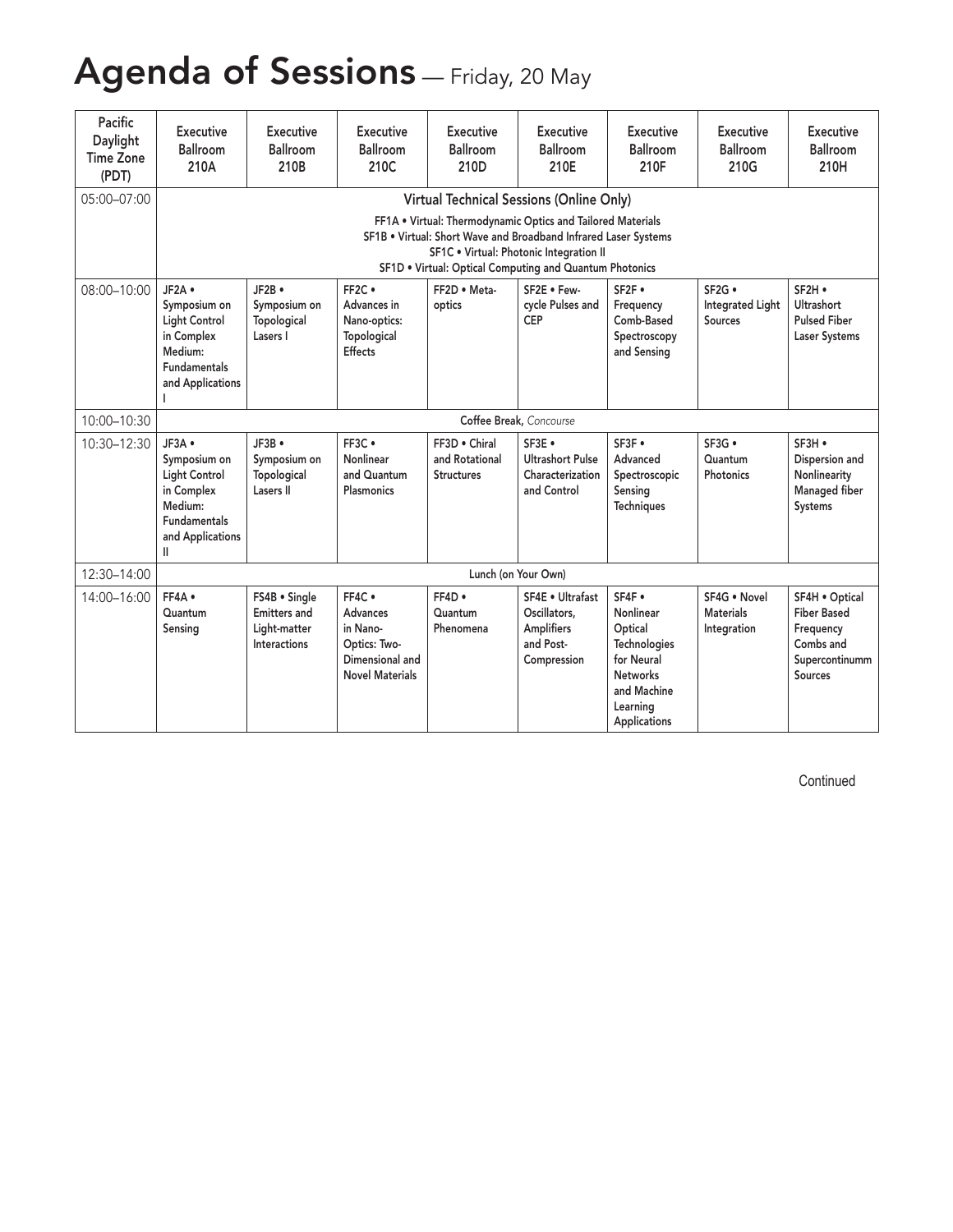Friday, 20 May (cont'd.)

| Meeting<br>Meeting<br>Meeting<br>Meeting<br>Meeting<br>Meeting<br>Room 212A<br>Room 212B<br>Room 212C<br>Room 212D<br>Room 211C<br>Room 211D                                                                                                                                                                                                                                                  | Meeting<br>Meeting<br>Room 211A<br>Room 211B                                                              | Pacific<br>Daylight<br><b>Time Zone</b><br>(PDT) |
|-----------------------------------------------------------------------------------------------------------------------------------------------------------------------------------------------------------------------------------------------------------------------------------------------------------------------------------------------------------------------------------------------|-----------------------------------------------------------------------------------------------------------|--------------------------------------------------|
| Virtual Technical Sessions (Online Only)<br>FF1A . Virtual: Thermodynamic Optics and Tailored Materials<br>SF1B . Virtual: Short Wave and Broadband Infrared Laser Systems<br>SF1C . Virtual: Photonic Integration II<br>SF1D . Virtual: Optical Computing and Quantum Photonics                                                                                                              |                                                                                                           | 05:00-07:00                                      |
| SF2K . Novel<br>FF2L . Brillouin<br>SF2M .<br>SF2N . Phase<br>SF2O . Photonic<br>Modulation.<br>Applications<br>Biophotonic<br>Process<br>Change<br>Sources<br>and High Power<br>Materials<br>Isolation and<br>and Their<br>Photonics<br>Switching<br>Characterization<br>Applications                                                                                                        | FF2I . Quantum   FF2J . Quantum<br>Computation 1                                                          | 08:00-10:00                                      |
| Coffee Break, Concourse                                                                                                                                                                                                                                                                                                                                                                       |                                                                                                           | 10:00-10:30                                      |
| SF3P . Lasers<br>FF3K .<br>SF3L . Laser<br>SF3M . DSP<br>FF3N . New<br>SF3O . Low-<br>Induced Surface<br>and Techniques<br>Methods in<br>and Parametric<br>Components<br>Loss Integrated<br>Effects<br><b>Ultrafast Lasers</b><br>for Coherent<br>for Quantum<br>Photonics<br>Sources<br>Transmission<br>and Strong-field<br>Networks<br>Physics                                              | SF3I .<br>$FF3J \bullet$<br>Controlling the<br>Quantum<br>Properties of<br><b>Computation II</b><br>Light | 10:30-12:30                                      |
| Lunch (on Your Own)                                                                                                                                                                                                                                                                                                                                                                           |                                                                                                           | 12:30-14:00                                      |
| SF4K .<br>SF4L . RF<br>SF4M .<br>FF4N •<br>SF4O . Optical<br>Photonics<br>Methods for<br>Advanced<br>Nonlinear<br>Functional<br>Heterogeneous<br>Surfaces and 2D<br>and Secure<br>Photonic<br>Chemical<br>Quantum<br>Processes in<br><b>Materials</b><br>Communications<br>Sub-wavelength<br>Sensing<br>Platforms<br>Integrated<br>Systems, 2D<br>Circuitry<br>Materials, and<br>Metasurfaces | FF4<br>Entanglement                                                                                       | 14:00-16:00                                      |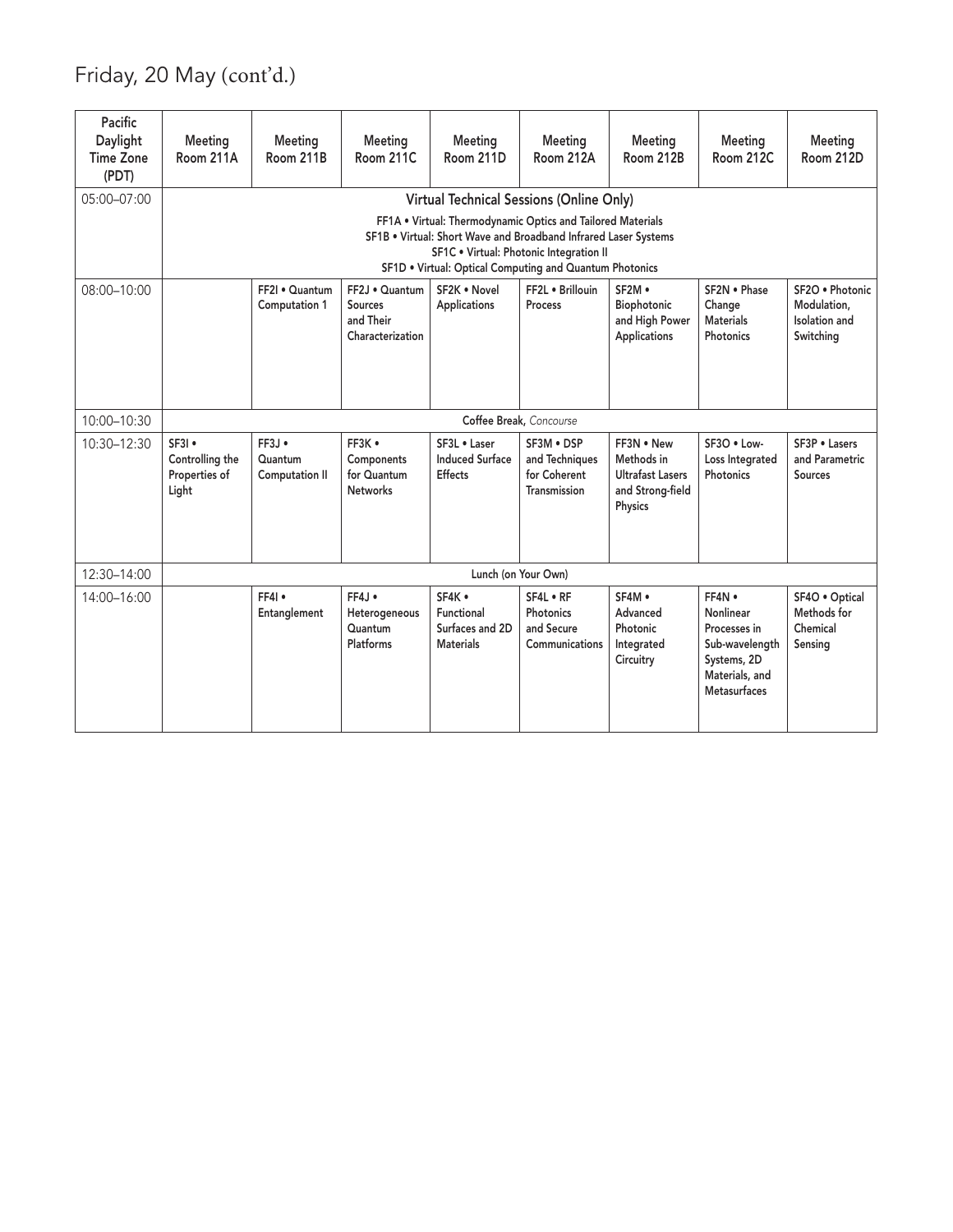### **Program Committees**

#### **Conference Chairs**

#### **CLEO: Applications & Technology**

Ilko Ilev, *Food and Drug Administration, USA, General Chair* Stephanie Tomasulo, *Naval Research Laboratory, USA, General Chair* Dirk Müller, *Coherent Inc., USA, Program Chair* Jie Qiao, *Rochester Institute of Technology, USA, Program Chair*

#### **CLEO A&T 1: Biomedical Applications**

Antonia Lichtenegger*, University of Tsukuba, Japan, Subcommittee Chair*

Utkarsh Sharma, *Catapult Sky, USA, Subcommittee Chair* Muhammad Al-Qaisi, *Alcon Laboratories, USA* Elisabeth Brunner, *Medical University of Vienna, Austria* Amanda Carpenter, *Carl Zeiss Meditec Inc, USA* Xudong Fan, *University of Michigan, USA* Atriya Ghosh, *Volk Optical Inc, USA* Yong Huang, *Beijing Institute of Technology, China* Renu John, *IIT Hyderabad, India* Charles Kerbage, *Convergent Dental, USA* Kartikeya Murari, *University of Calgary, Canada* David Nolte, *Purdue University, USA* Amit Paranjape, *Syneron-Candela, USA* Paolo Pozzi, *Università degli Studi di Modena e Reggio Emilia, Italy* Tilman Schmoll, *Carl Zeiss Meditec Inc, USA* Judith Su, *University of Arizona, USA*

#### **CLEO A&T 2: Laser-based Manufacturing, Machining and Nanoprinting**

Beat Neuenschwander, *Berner Fachhochschule, Switzerland, Subcommittee Chair* Michael Krainak, *Relative Dynamics, USA, Subcommittee Chair* Ya Cheng, *Shanghai Inst. of Opt. & Fine Mech., China* Jiyeon Choi, *Korea Institute of Machinery & Materials, Korea* Heather George, *TRUMPF Inc, USA* Christopher Hensley, *Thorlabs Inc, USA* Clemens Hoenninger, *Amplitude Systemes, France* Leily Kiani, *Lawrence Livermore National Lab, USA* Zhibin Lin*, ESI, USA* Jonathan Matthews*, University of Bristol, UK* Sean McDaniel*, AFRL, USA* Andreas Michalowski, *Bosch GmbH, Germany* Stefan Nolte, *Friedrich-Schiller-Universität Jena, Germany* Ye Pu, *Ecole Polytechnique Federale de Lausanne, Switzerland* Kristen Tebo, *Rofin-Sinar, USA*

#### **CLEO A&T 3: Optical Instrumentation for Measurements and Monitoring**

Alexandra Artusio-Glimpse, *National Inst. of Standards & Tech. USA, Subcommittee Chair* Steven Wagner, *Technical University of Darmstadt, Germany, Subcommittee Chair* Daniel Adams, *Colorado School of Mines, USA* Bikash Basnet, *Global Science & Technology Inc, USA* Jessica DeGroote Nelson, *Optimax Systems Inc, USA* Jasper Drisko, *Lightwave Logic, USA* Clément Fallet, *Prophesee, France* Christopher Haimberger*, Toptica, USA* Nazanin Hoghooghi, *University of Colorado Boulder, USA* Alexandra Latshaw, *Raytheon Intelligence & Space ,USA* Jimson Lounsbury, *Coherent, USA* Gloria Putnam, *Gpixel, China* Matthew Simmons, *NIST, USA* Anna Vaskuri, *European Organization for Nuclear Research, Switzerland* Dmitry Vorobiev, *LASP, USA* William Wadsworth, *University of Bath, UK*

#### **CLEO A&T 4: Environmental Sensing Applications of Optical Measurements and Instrumentation**

D. Michelle Bailey, *National Inst. of Standards & Tech., USA, Subcommittee Chair* David Bomse, *Mesa Photonics, LLC USA, Subcommittee Chair* Brian Boland, *Raytheon Technologies, USA* Steve Buckley, *Ocean Insight Inc., USA* Ian Coddington, *National Inst of Standards & Technology, USA* Mohammad Khan, *Delaware State University, USA* Guoyu Lu, *Rochester Institute of Technology, USA* Anna Michel, *Woods Hole Oceanographic Inst, USA*

#### **CLEO A&T 5: Quantum Technology in Transition**

Peter Fendel, *Thorlabs Inc., USA, Subcommittee Chair* John Jost, *MicroRsystems, Switzerland, Subcommittee Chair* Sana Amairi-Pyka, *EPIC, Belgium* David Anderson, *Rydberg Technologies Inc., USA* Garrett Cole, *Thorlabs Inc, USA* Scott Davis, *Vescent Photonics, USA* Erik Hosler, *University of California Berkeley, USA* Lora Nugent, *Honeywell, USA* Kathy-Anne Soderberg, *AFRL/RITQ, USA* Igor Teper*, AOsense, Inc, USA* Ying-Ju Wang*, ColdQuanta, Inc., USA*

#### **CLEO A&T 6: Advances in Semiconductor Technology**

Oleg Khodykin, *KLA USA, Subcommittee Chair* Edik Rafailov, *Aston University, UK, Subcommittee Chair* Tatjana Gric*, Vilnius Gediminas Technical University, Lithuania* Hideki Hirayama*, RIKEN, Japan* Sven Höfling*, Universität Würzburg, Germany* Richard Hogg, *University of Glasgow, UK* Robert Iwanow*, University of Central Florida, USA* Larissa Juschkin*, KLA Corporation, USA* Mikhail Korolik*, Applied Materials, Inc., USA* Mike Leszczynski*, TopGaN, Poland* Liam O'Faolain*, Cork Institute of Technology, Ireland* Grigorii Sokolovskii*, Ioffe Institute, Russia* Benjamin Bing-Yeh Yang, *Georgia Tech Research Institute, USA*

#### **Conference Chairs**

#### **CLEO: Fundamental Science**

*Mercedeh Khajavikhan, University of Southern California, USA, General Chair*

*Tracy Northup, University of Innsbruck, Austria, General Chair Julia Mikhailova, Princeton University, USA, Program Chair Alexander Szameit, Universität Rostock, Germany, Program Chair*

#### **FS 1: Quantum Optics of Atoms, Molecules and Solids**

Virginia Lorenz, *Univ. of Illinois at Urbana-Champaign, USA, Subcommittee Chair*  Ana Asenjo-Garcia, *Columbia University, USA* Jennifer Choy, *University of Wisconsin-Madison, USA* Kejie Fang*, University of Illinois at Urbana-Champaign, USA* Kai-Mei Fu, *University of Washington, USA* Christophe Galland, *Ecole Polytechnique Federale de Lausanne, Switzerland* Quentin Glorieux*, Laboratoire Kastler Brossel, France* Yoon-Ho Kim, *Pohang Univ of Science & Technology, Korea* Shimon Kolkowitz*, University of Wisconsin-Madison, USA* Paul Kunz, *ARL, USA* Lindsay LeBlanc*, University of Alberta, Canada* Roberto Leon Montiel*, National Autonomous University of Mexico, Mexico* Thomas Purdy, *NIST, USA* Shuo Sun*, University of Colorado at Boulder, USA* Da-Wei Wang, *Zhejiang University, China* Tian Zhong, *University of Chicago, USA*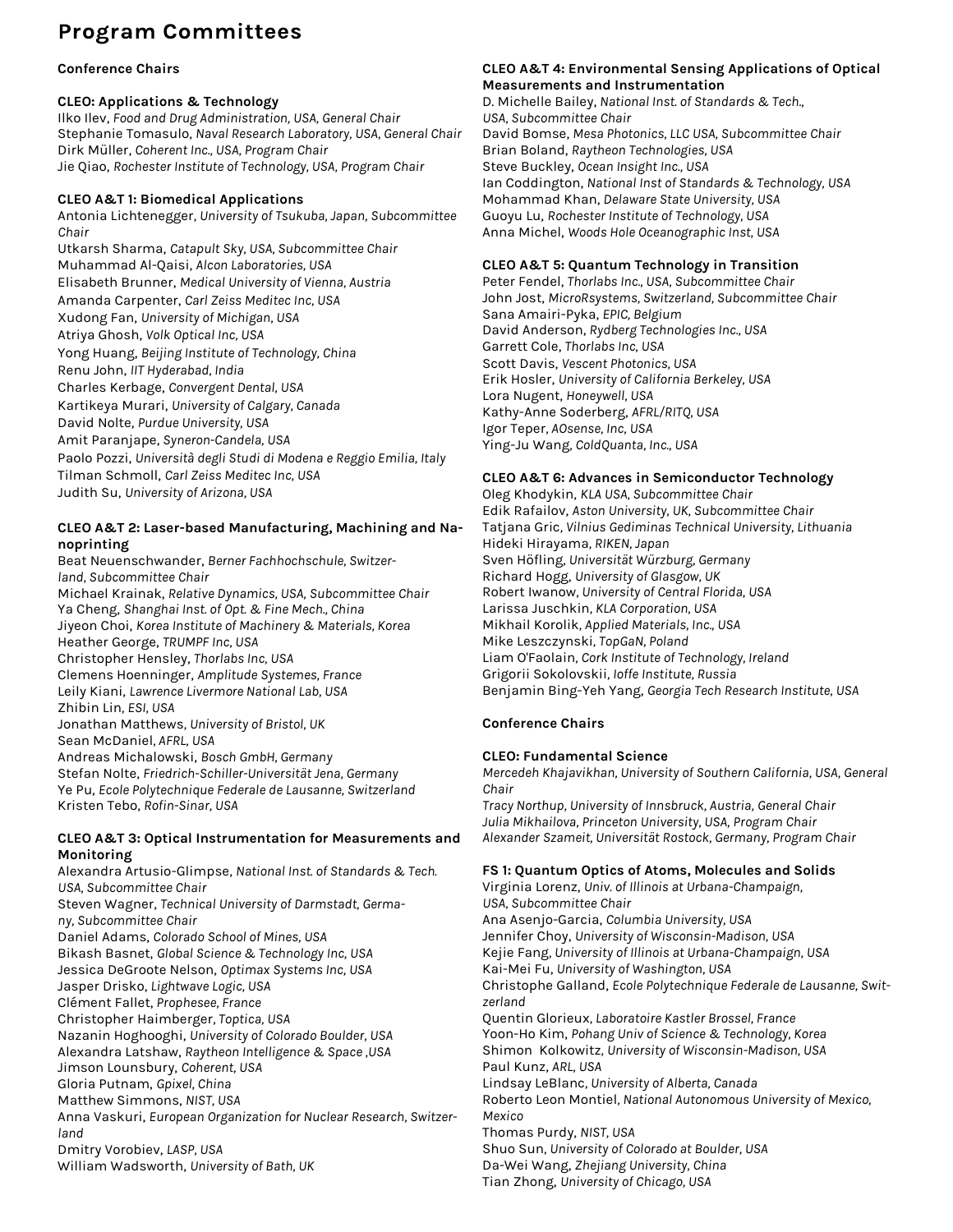#### **FS 2: Quantum Information and Communication**

Michael Brodsky, *US Army Research Laboratory, USA, Subcommittee Chair*

Marco Barbieri, *Universita degli Studi Roma Tre, Italy* Yuping Huang, *Stevens Institute of Technology, USA* Elanor Huntington, *University of New South Wales, Australia* Archana Kamal, *MIT, USA*

Jeff Lundeen, *University of Ottawa, Canada* Xiongfeng Ma, *Tsinghua University, China* William Munro, *NTT Basic Research Laboratories, Japan* Nicholas Peters, *Oak Ridge National Laboratory, USA* Harald Schwefel, *University of Otago, New Zealand* Magdalena Stobinska, *University of Warsaw, Poland*

#### **FS 3: Quantum Photonics**

Paulina Kuo, *National Inst. of Standards & Tech., USA, Subcommittee Chair* 

Nadia Belabas, *Centre National Recherche Scientifique, France* Sonia Buckley, *National Inst of Standards & Technology, USA* Matthew Collins, *Xanadu Quantum Technologies, Canada* Alessandro Fedrizzi, *Heriot-Watt University, UK* Marissa Giustina, *Google AI Quantum, USA* Matthew Grein, *Massachusetts Inst of Tech Lincoln Lab, USA* Yong-Su Kim, *Korea Institute of Science and Tech., South Korea* Alexander Ling, *Centre for Quantum Technologies, Singapore* Galan Moody, *University of California Santa Barbara, USA* Tina Muller, *Quantum Information Group, Toshiba, USA* Geoffrey Pryde, *Griffith University, Australia* Hiroki Takesue, *NTT Basic Research Laboratories, Japan*

Alejandra Valencia, *Universidad de los Andes, Colombia*

#### **FS 4: Optical Excitations and Ultrafast Phenomena in Condensed Matter**

Liuyan Zhao, *University of Michigan, USA, Subcommittee Chair*  Tyler Cocker, *Michigan State University, USA* John Harter, *California Institute of Technology, USA* Wencan Jin, *Auburn University, USA* Anshul Kogar, *University of California Los Angeles, USA* Fahad Mahmood, *University of Illinois Urbana Champaign, USA* Prashant Padmanabhan*, LANL, USA* Alon Ron, *Tel-Aviv University, Israel* Yu-Miin Sheu, *National Chiao Tung University, Taiwan* Jingdi Zhang, *Hong Kong Univ. of Science & Technology, Hong Kong* Shuyun Zhou, *Tsinghua University, China*

#### **FS 5: Nonlinear Optics and Novel Phenomena**

*Sahin Ozdemir, Pennsylvania State University, USA, Subcommittee Chair*  Thiago Alegre, *Universidade Estadual de Campinas, Brazil* Anna Bezryadina, *California State University Northridge, USA* Hrvoje Buljan, *Technion Israel Institute of Technology, Croatia* Ramy El-Ganainy, *Michigan Technological University, USA* Shima Fardad, *University of Kansas, USA* Matthias Heinrich*, University of Rostock, Germany* Tobias Herr, *Center for Free-Electron Laser Science, Germany* Hui Jing, *Hunan Normal University, China* Luca Razzari, *INRS-Energie Mat & Tele Site Varennes, Canada* Harald Schwefel, *University of Otago, New Zealand* Mark Tame, *Stellenbosch University, South Africa* Liang Jie Wong, *Nanyang Technological University, Singapore* Peng Xue, *Southeast University (China), China* Takashi *Yamamoto, Japan*

#### **FS 6: Nano-Optics and Plasmonics**

Sophie Meuret*, Laboratoire de Physique des Solides, France, Subcommittee Chair*  Andrea Fratalocchi, *King Abdullah Univ of Sci & Tech, Saudi Arabia* Paloma Huidobro, *IST Lisbon, Portugal* Ofer Kfir, *University of Göttingen, Israel* Nicolò Maccaferri, *University of Luxembourg, Luxembourg*

#### Kelly Mauser, *AMOLF, Netherlands*

Ann-Katrin Michel, *ETH Zurich, Switzerland* Justus Ndukaife, *Vanderbilt University; Sc of Engineering, USA* Moussa N'Gom, *Rensselaer Polytechnic Institute, USA* Chengwei Qiu*, National University of Singapore, Singapore* Giulia Tagliabue, *EPFL Switzerland* Polina Vabishchevich, *University of Maryland, USA* Hong Wei, *Institute of Physics, CAS, China* Ester Wertz, *Rensselaer Polytechnic Institute, France* Wenqi Zhu, *NIST, USA* Irina Zubritskaya, *Stanford University , USA*

#### **FS 7: Ultrafast Science of Attosecond, X-Ray Free-Electron-Laser, and Ultra-Intense Light**

Emma Springate*, STFC Rutherford Appleton Lab., UK, Subcommittee Chair* 

Cord Arnold, *Lunds Universitet, Sweden* Boris Bergues, *Max-Planck-Institut fur Quantenoptik, Germany* Eric Cunningham, *SLAC National Accelerator Laboratory, USA* Li Fang, *University of Central Florida, USA* Paul Gibbon, *Institute for Advanced Simulation, Germany* Mohammed Hassan, *University of Arizona, USA* Amina Hussein*, University of Alberta, Canada* Peter Kraus, *ARCNL, USA* Kate Lancaster, *York Plasma Institute, USA* Gilad Marcus, *The Hebrew University, Jerusalem, Israel* Hiroki Mashiko, *University of Tokyo, Japan* John Nees, *University of Michigan, USA* Alicia Palacios, *Universidad Autonoma de Madrid, Spain* Vandana Sharma, *Indian Institute of Technology-Hyderabad, India*

#### **FS 8: Metamaterials and Complex Media**

*Anthony Hoffman, University of Notre Dame, USA, Subcommittee Chair*  Precious Cantu, *EPFL, Switzerland* Ning Liu, *University of Limerick, Ireland* Arka Majumdar, *University of Washington, USA* Sean Molesky, *Princeton University, USA* Gururaj Naik, *Rice University, USA* Xingjie Ni, *Pennsylvania State University, USA* Lisa Poulikakos, *University of California San Diego, USA* Davide Ramaccia*, "Roma Tre" University, Italy* Mikael Rechtsman, *Pennsylvania State University, USA* Cesare Soci, *Nanyang Technological University, Singapore* Yu Yao, *Arizona State University, USA*

#### **Conference Chairs**

#### **CLEO: Science & Innovations**

Rohit Prasankumar, *Intellectual Ventures, USA, General Chair* Takasumi Tanabe, *Keio University, Japan, General Chair* Camille Sophie Brès, *Ecole Polytechnique Federale de Lausanne, Switzerland, Program Chair* Roberto Paiella, *Boston University, USA, Program Chair*

#### **CLEO S&I 1: Light-Matter Interactions and Materials Processing**

Anthony Valenzuela, *US Army Research Laboratory, USA, Subcommittee Chair*  Enam Chowdhury, *Ohio State University, USA* Jean-Philippe *Colombier, Laboratoire Hubert Curien, France* Maria Dinescu, *NILPRP, Romania* Jennifer Elle, *AFRL, USA* Vitaly Gruzdev, *University of New Mexico, USA* Euan McLeod, *University of Arizona, USA* Maxim Radikovich Shcherbakov, *Cornell University, USA* Yaguo Wang, *University of Texas at Austin, USA* Craig Zuhlke, *University of Nebraska Lincoln, USA*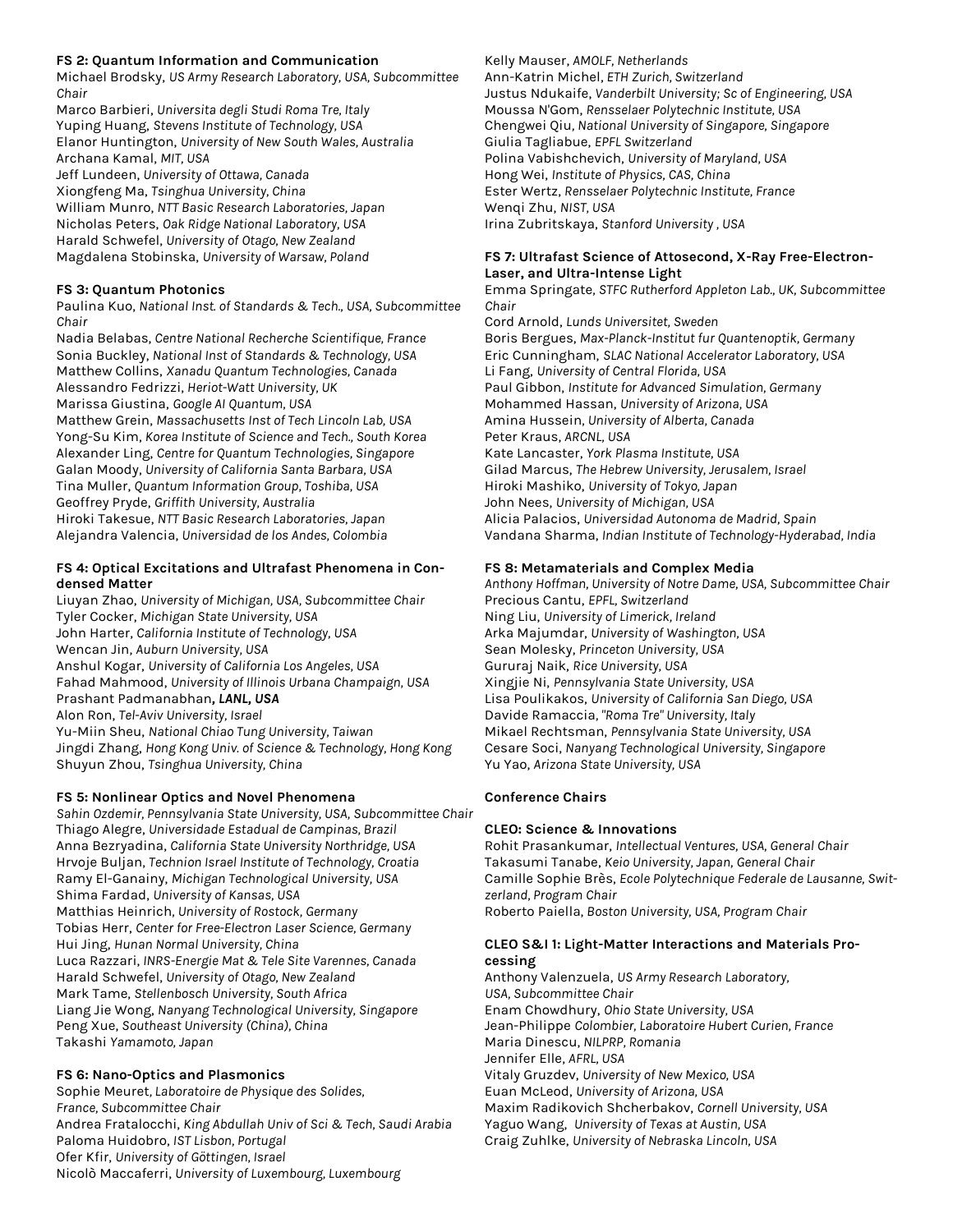#### **CLEO S&I 2: Laser Systems and Facilities**

Lutz Winkelmann*, DESY, Germany, Subcommittee Chair*  Marwan Abdou Ahmed, *Universität Stuttgart, Germany* Ioan Dancus, *IFIN-HH/ELI-NP, Romania* Wei Fan, *Shanghai Inst of Optics and Fine Mech, China* Zsuzsanna Heiner, *School of Analytical Sciences Adlershof, Germany* Junji Kawanaka, *Osaka University, Japan* Katalin Mecseki, *SLAC National Accelerator Laboratory, USA* Lieselotte Obst-Huebl, *Lawrence Berkeley National Laboratory, USA* Rita Peterson, *US Air Force Research Laboratory, USA* Sandrine Ricaud, *Institut d'Optique, France* Gabrielle Thomas*, EurA AG, Germany* Lutz Winkelmann, *DESY, Germany* Shang-da Yang, *National Tsing Hua University, Taiwan*

#### **CLEO S&I 4: Nonlinear Optical Technologies**

Katia Shtyrkova, *MIT Lincoln Laboratory, USA, Subcommittee Chair*  Lin Chang, *University of California Santa Barbara, USA* Costantino De Angelis, *Universita' degli Studi di Brescia, Italy* Ayhan Demircan, *Leibniz University, Hannover, Germany* Florian Emaury, *Menhir Photonics AG, Switzerland* Mikko Huttunen, *Tampere University, Finland* Saman Jahani, *Caltech, USA* Sze Set, *University of Tokyo, Japan* Alexander Solntsev*, University of Technology Sydney, Australia* Suchita Suchita, *IIT MADRAS, India*

#### **CLEO S&I 5: Terahertz Science and Technology**

Martin Mittendorff, *Universitaet Duisburg-Essen, Germany, Subcommittee Chair*

M. Hassan Arbab, *Stony Brook University, USA* Jessica Boland, *University of Manchester, UK* Jason Deibel, *Wright State University, USA* Frank Hegmann, *University of Alberta, Canada* Gagan Kumar, *IIT, Guwahati, India* Rebecca Milot*, University of Warwick, UK* Thomas Searles, *Howard University, USA* Lyubov Titova, *University of Alberta, Canada* Xiaojun Wu, *Beihang University, China*

#### **CLEO S&I 6: Optical Materials, Fabrication and Characterization**

Jifeng Liu, *Dartmouth College USA, Subcommittee Chair*  Moustafa El Kurdi, *UPSud, France* Jie Gao, *Missouri Univ of Science & Technology, USA* Tian Gu, *Massachusetts Institute of Technology, USA* Shengxi Huang, *Pennsylvania State University, USA* Donguk Nam, *Nanyang Technological University, Singapore* Georgia Theano Papadakis, *Stanford University, USA* Carlos Rios Ocampo, *Massachusetts Institute of Technology, USA* Samuel Serna Otálvaro, *Massachusetts Institute of Technology, USA* Fengnian Xia, *Yale University, USA*

#### **CLEO S&I 7: Micro- and Nano-Photonic Devices**

Yasutomo Ota, *University of Tokyo, Japan, Subcommittee Chair*  Siddhartha Ghosh, *Northeastern University, USA* Kristinn Gylfason, *Kungliga Tekniska Hogskolan, Sweden* Benjamin Lee, *NVIDIA Corporation, USA* Hansuek Lee, *Korea Advanced Inst of Science & Tech, Korea* Lan Li, *Westlake University, China* Marko Loncar, *Harvard University, USA* Kengo Nozaki, *NTT Corporation, Jamaica* Joyce Poon, *Max-Planck-Inst fur Mikrostrukturphysik, Germany* Milos Popovic, *Boston University, USA* Minhao Pu, *Danmarks Tekniske Universitet, Denmark* Marina Radulaski, *University of California Davis, USA* Amir Safavi-Naeini, *Stanford University, USA* Nathan Youngblood, *University of Oxford, UK*

#### **CLEO S&I 8: Ultrafast Optics & Applications**

Csaba Toth*, Lawrence Berkeley National Laboratory, USA, Subcommittee Chair* 

Ticijana Ban, *Institut za Fiziku, Croatia* Pamela Bowlan, *Los Alamos National Laboratory, USA* Olivier Chalus, *Thales Optronique SA, France* Laura Corner, *University of Liverpool, UK* Scott Domingue, *Colorado State University, USA* Hiromitsu Kiriyama, *National Inst. Quantum & Rad Sc & Tech, Japan* Ming-wei Lin, *National Tsing Hua University, Taiwan* Andreas Maier, *DESY, Germany* Zsuzsanna Slattery-Major*, GSI Helmholtzzentrum für Schwerionenfors, Germany*

#### **CLEO S&I 9: Photonic Integration**

Alan Wang, *Oregon State University USA, Subcommittee Chair* Andreas Beling, *University of Virginia, USA* Sungwon Chung, *Neuralink Corporation, USA* Kenneth Crozier, *University of Melbourne, Australia* Rena Huang, *Rensselaer Polytechnic Institute, USA* Wei Jiang, *Nanjing University, China* Juerg Leuthold, *ETH Zurich, Switzerland* Meer Nazmus, *Sakib Intel Labs- Photonics Research, USA* Xiankai Sun, *The Chinese University of Hong Kong, Hong Kong* Yuze Sun, *University of Texas at Arlington, USA* Zhipei Sun, *Aalto Yliopisto, Finland* Jinsong Xia, *Wuhan National Lab for Optoelectronics, China* Xiaochuan Xu, *Harbin Institute of Technology, Shenzhen, China* Yang Zhao, *Univ of Illinois at Urbana-Champaign, USA*

#### **CLEO S&I 10: Photonic Innovations for Biological Sciences**

Emily Gibson, *University of Colorado Denver USA, Subcommittee Chair*

Mark Foster, *Johns Hopkins University, USA* Juliet Gopinath, *University of Colorado at Boulder, USA* Hao He, *Shanghai Jiao Tong University, China* Dan Oron, *Weizmann Institute of Science, Israel* Nicolas Pégard, *University of North Carolina at Chapel Hill, USA* Zhenpeng Qin, *The University of Texas at Dallas, USA* Mahsa Ranji, *University of Wisconsin-Milwaukee, USA* Michelle Sander, *Boston University, USA* Miho Suzuki, *Saitama University, Japan* Fan Xiong, *KLA Corporation, USA*

#### **CLEO S&I 11: Fiber Photonics: Novel Phenomena, Lasers, Systems and Fabrication**

Maria Chernysheva, *Leibniz Institute of Photonic Technology, Germany, Subcommittee Chair* Raja Ahmad, *OFS Laboratories, USA* Caroline Amiot, *Tampere University, Finland* Anastasia Bednyakova, *Novosibirsk State University, Russia* Christophe Finot, *Universite de Bourgogne-Franche-Comté, France* Ori Henderson-Sapir, *University of Adelaide, Australia* Darren Hudson, *Macquarie University, USA* Shibin Jiang, *AdValue Photonics Inc, USA* Clemence Jollivet, *Coherent Inc, USA* Junsong Peng, *East China Normal University, China* Auro Perego, *Aston Institute of Photonic Technologies, UK* Martin Rochette, *McGill University, Canada* Yingying Wang, *Jinan University, USA* Logan Wright, *Cornell University, USA* Seongwoo Yoo, *Nanyang Technological University, Singapore*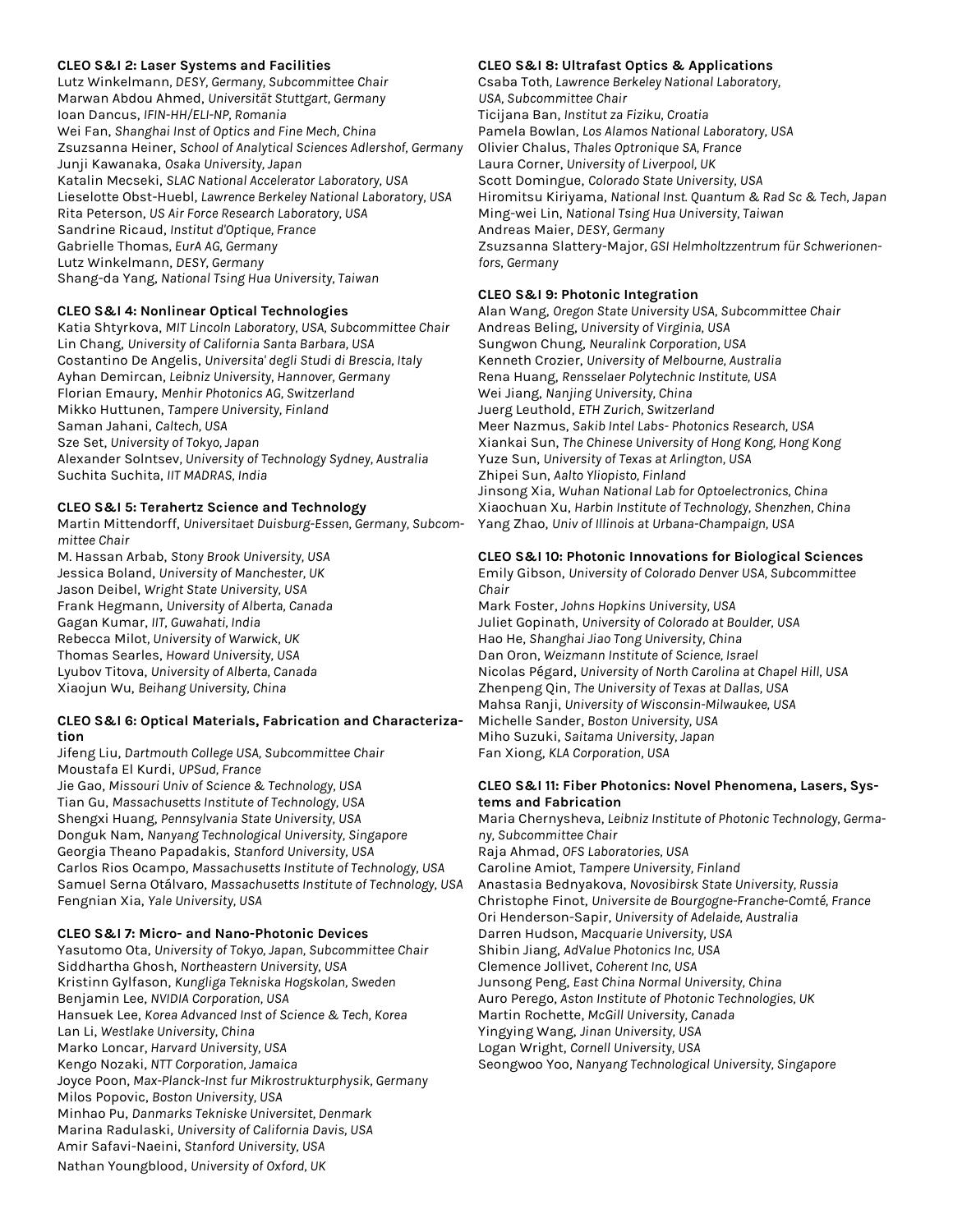#### **CLEO S&I 12: Lightwave Communications and Optical Networks**

Mihaela Dinu, *LGS Innovations LLC, USA, Subcommittee Chair* Jin-Xing Cai, *TE SubCom, USA* Amirhossein Ghazisaeidi, *Nokia Bell Labs France, France* Kiyo Ishii, *AIST Tokyo, Japan* Fotini Karinou, *Microsoft Research Ltd, UK* Christina Lim, *University of Melbourne, Australia* Dominic O'Brien, *University of Oxford, UK* Edson Porto da Silva, *Universidade Federal de Campina Grande, Brazil* Georg Rademacher, *National Inst of Info & Comm Tech, Japan* Yikai Su, *Shanghai Jiao Tong University, China* Jade Wang, *USA*

#### **CLEO S&I 13: Active Optical Sensing**

Erik Emmons, *US Army CCDC CBC, USA , Subcommittee Chair* Nathan Dvorak, *University of Michigan, USA* Julia Lehman, *University of Leeds, UK* Madhavi Martin, *Oak Ridge National Laboratory, USA* Jennifer Morales, *US Army Research Laboratory, USA* Zachary Reed, *National Inst of Standards & Technology, USA* Lucile Rutkowski, *Institute of Physics of Rennes, France* Garwing Truong, *Thorlabs Inc, USA* Kasper Van Gasse, *Ghent University-imec, Belgium* Phillip Wilcox, *Edgewood Chemical Biological Center, USA*

#### **CLEO S&I 14: Optical Metrology**

Ladan Arissian, *NIST, USA, Subcommittee Chair* Esther Baumann, *NIST, USA* Pierre-Franois Cohadon, *Laboratoire Kastler Brossel, France* Jérôme Genest, *Université Laval, Canada* Lorenzo Hernandez, *SpectraDynamics Inc, USA* Yanyi Jiang, *East China Normal University, China* Karina Jimenez Garcia, *University of Chicago, USA* Jungwon Kim, *Korea Advanced Inst of Science & Tech, Korea* Matthew Kirchner, *KMLabs, USA* Xuan Luo, *Thorlabs Inc, USA* John McFerran, *University of Western Australia, Australia* Tai Hyun Yoon, *Korea University, Korea*

#### **CLEO S&I 15: Quantum and Atomic Devices and Instrumentation**

Tim Bartley, *Universität Paderborn, Germany, Subcommittee Chair* Eisuke Abe, *RIKEN, Japan* Singha Aparajita, *Max-Planck-Inst fur Festkorperforschung, Germany* Hannes Bernien, *University of Chicago, USA* Paul Hamilton, *University of California, USA* Xianmin Jin, *Shanghai Jiao Tong University, China* Helena Knowles, *University of Cambridge, UK* Marianna Safronova, *University of Delaware, USA* Kasturi Saha, *Indian Institute of Technology, Bombay, India* Dennis Schlippert, *Leibniz Universität Hannover, USA* Ting Tan, *University of Sydney, USA*

#### **CLEO Steering Committee**

#### **Optica (formerly The Optical Society - OSA)**

Sterling J. Backus, *Thorlabs Inc., USA, Chair* Steven Cundiff, *University of Michigan, USA* Michael Mielke, *Headwall Photonics, USA* Kaoru Minoshima, *University of Electro-Communications, Japan* Irina Novikova, *College of William and Mary, USA*

#### **IEEE/Photonics Society**

Lynford Goddard, *University of Illinois at Urbana-Champaign, USA* Amr Helmy, *University of Toronto, Canada* Anna Claire Peacock, *University of Southampton, UK* Michelle Sander, *Boston University, USA*

Ping-kong Alexander Wai, *Hong Kong Polytechnic University, Hong Kong*

#### **APS/Division of Laser Science**

Peter Delfyett, *CREOL*, *University of Central Florida, USA* Rohit Prasankumar, *Intellectual Ventures, USA*

#### **Exhibitor Representative**

Laurie Morgus, *Thorlabs Inc., USA*

#### **Ex-Officio**

Camille Sophie Brès, *Ecole Polytechnique Federale de Lausanne, Switzerland* Francesco Da Ros, *DTU Fotonik, Denmark* Qiaoqiang Gan, *State University of New York at Buffalo, USA* Elizabeth Goldschmidt, *University of Illinois at Urbana-Champaign, USA* Ilko Ilev, *Food and Drug Administration, USA* Mercedeh Khajavikhan, *Univ. of Southern California, USA* Oleg Khodykin*, KLA, USA* Julia Mikhailova, *Princeton University, USA* Dirk Müller, *Coherent Inc., USA* Tracy Northup, *Universität Innsbruck, Austria* Josh Nunn, *University of Bath, UK* Roberto Paiella, *Boston University, USA* Viktor Podolskiy, *University of Massachusetts, Lowell, USA* Sergey Polyakov, *National Institute of Standards & Tech., USA* Jie Qiao, *Rochester Institute of Tech., USA* Clara Saraceno, *Ruhr Universität Bochum, Germany* Alexander Szameit, *Universität Rostock, Germany* Takasumi Tanabe, *Keio University, Japan* Stephanie Tomasulo, *Naval Research Laboratory, USA* Sergey Vasilyev, *IPG Photonics Corp., USA* Konstantin Vodopyanov, *University of Central Florida, CREOL, USA* Dan Wasserman, *University of Texas at Austin, USA*

#### **CLEO Budget Committee**

Craig Arnold, *Princeton University, USA* Pamela Bowlan, *Los Alamos National Laboratory, USA* Kent Choquette, *University of Illinois at Urbana-Champaign, USA* Hunter Clemens, *American Physical Society, USA* Douglas M. Razzano, *IEEE Photonics Society, USA* Richard Averitt, *University of California San Diego, USA* Elizabeth A. Rogan, *Optica, USA*

#### **Joint Council on Applications**

Michael Mielke, *Headwall Photonics, USA, Chair* Peter Fendel, *Thorlabs Inc., USA* Klause Klein, *Coherent, Inc., USA* Eric Mottay, *Amplitude Systemes, France* Rick Plympton, *Optimax Systems, USA* Mark Tolbert, *Toptica Photonics, USA*

#### **CLEO Diversity & Inclusion Task Force**

Peter Andersen, *Danmarks Tekniske Universitet, Denmark* Tatevik Chlyan, *Vrije Universiteit Brussels, Belgium* Ben Eggleton, *University of Syndey, Australia*  Tara Fortier, *National Institute of Standards and Technology, USA* Michael Mielke, *Iradion Laser Inc., USA* Nataliia Mysko-Krutik, *B. Verkin Institute for Low Temperature Physics and Engineering of the NAS of Ukraine, Ukraine* Irina Novikova, *College of William & Mary, USA*  Viktor Podolskiy, *University of Massachusetts, Lowell, USA* Rohit Prasankumar, Intellectual Ventures, USA Stephanie Tomasulo, *US Naval Research Laboratory, USA* Michael Williams, *Boston Electronics Corp., USA*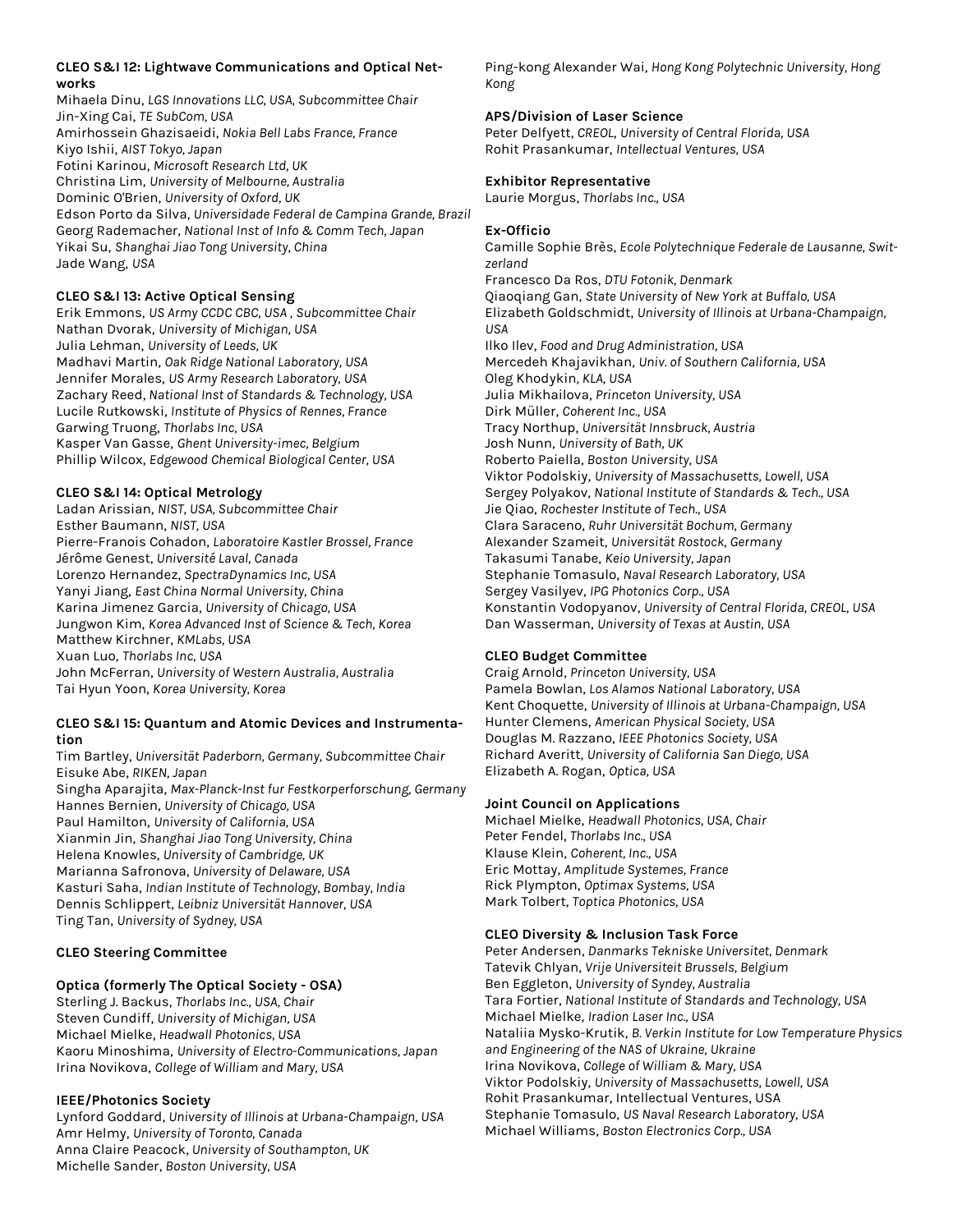### **Sponsoring Societies**

### **American Physical Society**

*The CLEO Hub, Booth 310* Email: Communications@aps.org Website: journals.aps.org

The American Physical Society (APS) publishes the *Physical Review* collection, the world's most widely read physics research and review journals.

Please stop by booth #310 to learn more about our newest journals *PRX Energy*, a fully open access journal focused on the interests and needs of the broad and diverse energy research community and *PRX Quantum* an open access journal focused on quantum research and technologies with a lasting impact.

### **IEEE Photonics Society**

*The CLEO Hub, Booth 512* Email: photonicssociety@ieee.org Website: www.PhotonicsSociety.org

The IEEE Photonics Society is the professional home for a global network of scientists and engineers who represent the laser, optoelectronics, and photonics community. The Society provides its members with professional growth opportunities, publishes journals, sponsors conferences, and supports local chapter and student activities around the world.

Visit the IEEE Photonics Society booth within the CLEO Hub for more information. When you join or renew an IEEE Membership at the booth, eligible members will receive 50% off membership dues and all benefits through 31 December 2022. A professional IEEE Photonics Society Membership is as low as USD 10, and students can receive 50% off IEEE dues with the code, FU-TURE50.

IEEE members are also welcomed to visit the IEEE Member Lounge, sponsored by the IEEE Photonics Society. Come to the IEEE membersonly lounge to relax, grab a snack, and an appreciation gift. There, IEEE TryEngineering resources will be dispersed, and IEEE Thought Leader interviews will take place throughout the week.

### IEEE Lounge Schedule:

Tuesday, 17 May: 10:00–17:00 Wednesday, 18 May: 10:00–17:00 Thursday, 19 May: 10:00–15:00

### **Optica (Formerly OSA)**

*The CLEO Hub, Booth 113* Email: info@optica.org Website: www.optica.org

Optica (formerly OSA), Advancing Optics and Photonics Worldwide, is the society dedicated to promoting the generation, application, archiving and dissemination of knowledge in the field. Founded in 1916, it is the leading organization for scientists, engineers, business professionals, students and others interested in the science of light. Optica's renowned publications, meetings, online resources and in-person activities fuel discoveries, shape real-life applications and accelerate scientific, technical and educational achievement. Optica has more than 22,500 members with 290 member companies that support 488k+ professionals in over 183 countries and spanning academia, government and industry, call Optica their professional home. Stop by to meet Optica staff, and learn more about our publications, conferences and meetings and membership for individuals and companies.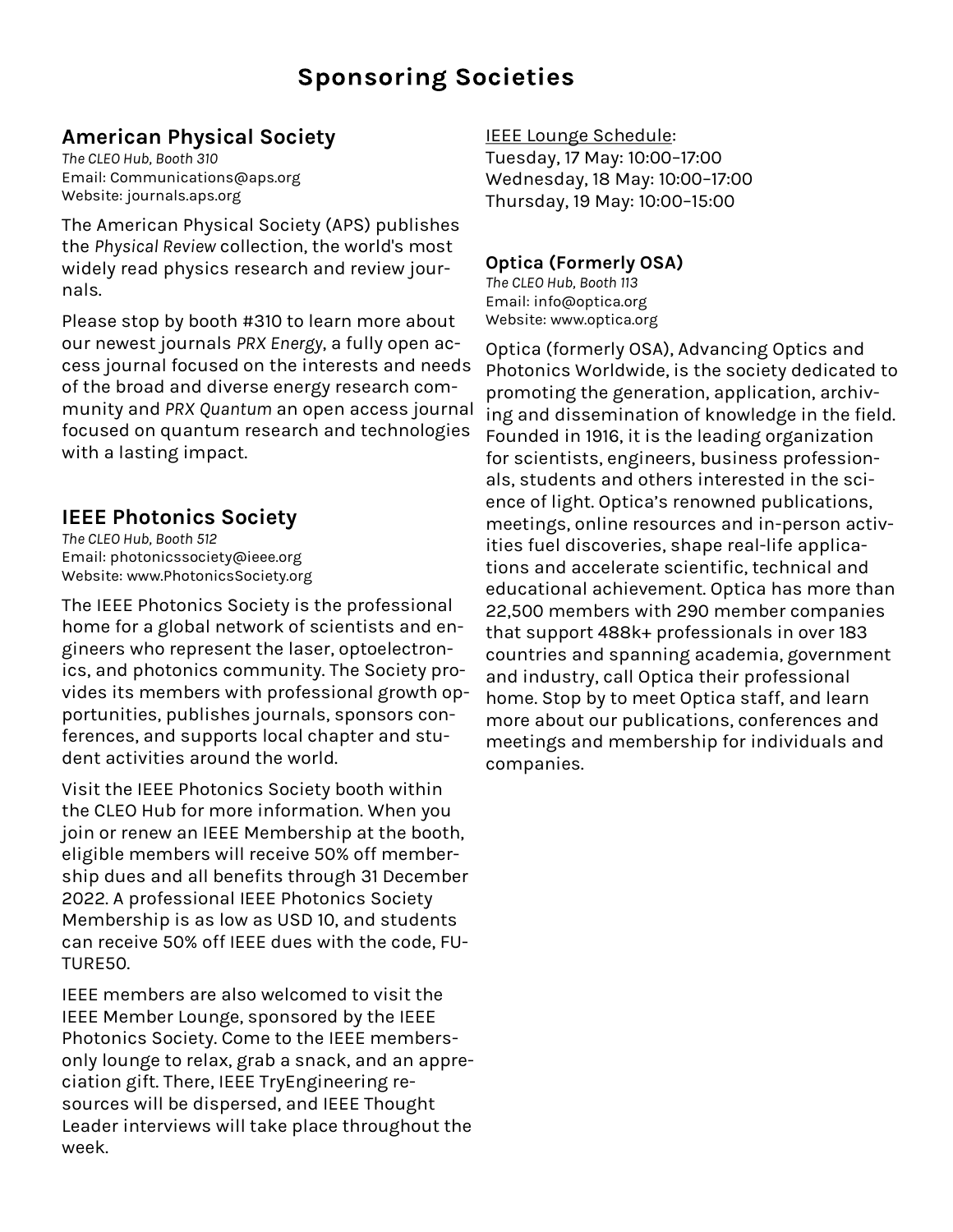## The CLEO Hub

Exhibit Hall 1 17 – 19 May 2022

#### Tuesday, 17 May 10:00 – 16:00 Wednesday, 18 May 10:00 - 19:00 Thursday, 19 May 10:00 – 15:30



#### EXHIBITOR BOOTH NUMBER AND NAME

#### 112 Quantum Design, Inc.

- 113 Optica
- 114 Vescent Photonics, Inc.
- 118 Prospective Instruments LK OG
- 119 DataRay Inc.
- 120 Micro Photon Devices Picoquant Photonics North America, Inc. Quandela Quantum Opus
- 121 Edmund Optics, Inc.
- 124 Guiding Photonics
- 126 Synopsys, Inc.
- 128 IXBLUE
- 202 Altos Photonics, Inc. EKSMA Optics EKSPLA Light Conversion-USA **STANDA**
- 203 Menlo Systems GmbH
- 208 OZ Optics
- 210 Specialised Imaging 212 VPIphotonics
- 214 Sacher Lasertechnik GmbH
- 216 AOSense
- 218 Lumibird
- 
- 302 Hamamatsu Corporation
- 303 Santec Corporation
- 305 PriTel, Inc.
- 308 HOLOEYE Photonics AG

#### 309, 311, 313 Modulight Corp.

- 310 American Physical Society (APS)
- 312 OEwaves Inc.
- 314 Analog Modules, Inc.
- 315 NTKJ Co. Ltd.
- 316 Cyberstar
- 317 Eureka Aerospace Corporation 318 Calmar Laser, Inc.
- 
- 319 MONSTR Sense Technologies
- 320 Thorlabs, Inc.
- 402 attocube systems, Inc.
- 403 Zaber Technologies
- 409 Princeton Scientific Corporation
- 411 Femtochrome Research, Inc.
- 413 CREOL, University of Central Florida
- 415 Class 5 Photonics GmbH
- 417 Octave Photonics
- 419 Alpine Research Optics, LLC

- 
- **512** IEEE Photonics Society
- 513 Springer

515 APEX Technologies 517 AUREA Technology 518 Coherent, Inc. 519 SPIE: The Intl Society for Optics and Photonics 523 Amplitude 524 IPG Photonics Corp. 525 National Academies of Sciences, Engineering and Medicine 526 AdvR 527 Liquid Instruments **528** Zurich Instruments USA 529 IMRA America, Inc.

#### **SPONSORS**

- Thank you to our sponsors.
- 501 MKS Instruments 502 Toptica Photonics, Inc.

- 
-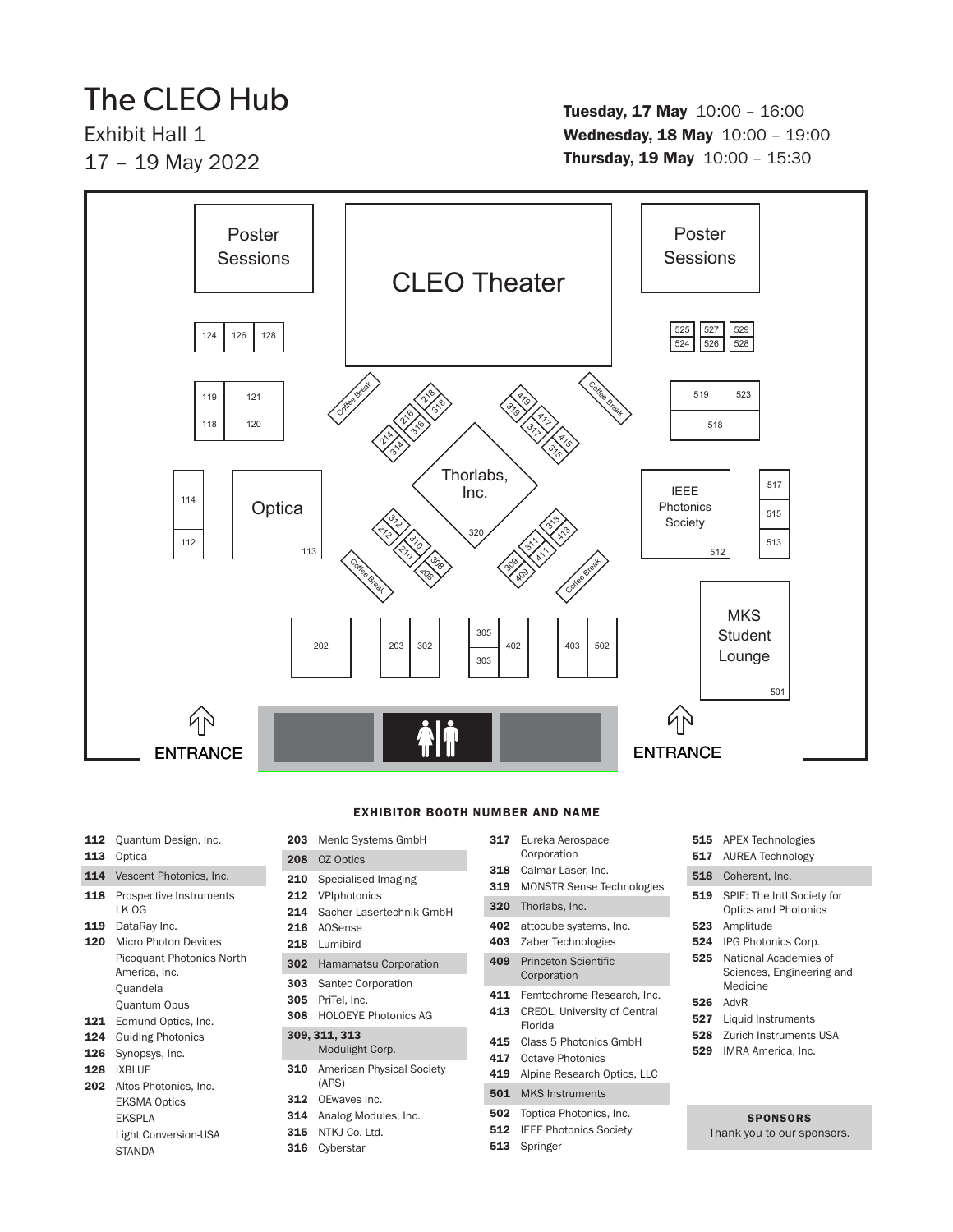### **Thank you to our Exhibitors and Sponsors!**

#### **AdvR**

Booth 526 info@advr-inc.com www.advr-inc.com

**Alpine Research Optics, LLC** Booth 419 sales@arocorp.com www.arocorp.com

**Altos Photonics, Inc.** Booth 202 Sales@AltosPhotonics.com www.altosphotonics.com

#### **American Elements H** AMERICAN Sponsor



physics

customerservice@americanelements.com www.americanelements.com

#### **American Physical Society (APS)**

Booth 310, Co-Sponsor membership@aps.org www.aps.org

**Amplitude** Booth 523 www.amplitude-laser.com

**Analog Modules, Inc.** Booth 314 sales@analogmodules.com www.analogmodules.com

**AOSense, Inc.** Booth 216 sales@aosense.com www.aosense.com

**APEX Technologies** Booth 515 sales@apex-t.com www.apex-t.com

**attocube systems, Inc.** Booth 402 info@attocube.com www.attocube.com

**AUREA Technology** Booth 517 www.aureatechnology.com

**Calmar Laser, Inc.** Booth 318 sales@calmarlaser.com www.calmarlaser.com

**Class 5 Photonics GmbH** Booth 415 info@class5photonics.com www.class5photonics.com

Coherent, Inc. **C<sub>C</sub>** COHERENT. Booth 518, Sponsor www.coherent.com

**CREOL, University of Central Florida** Booth 413 creol@ucf.edu www.creol.ucf.edu

#### **Cyberstar**

Booth 316 info@ecm-usa.com www.ecm-usa.com/applications/crystal-growth

**DataRay Inc.** Booth 119

sales@dataray.com www.dataray.com

**DRS Daylight Solutions, Inc.** SOLUTIONS Sponsor info@daylightsolutions.com www.daylightsolutions.com

**Edmund Optics, Inc.** Booth 121 www.edmundoptics.com

**EKSMA Optics** Booth 202 info@eksmaoptics.com www.eksmaoptics.com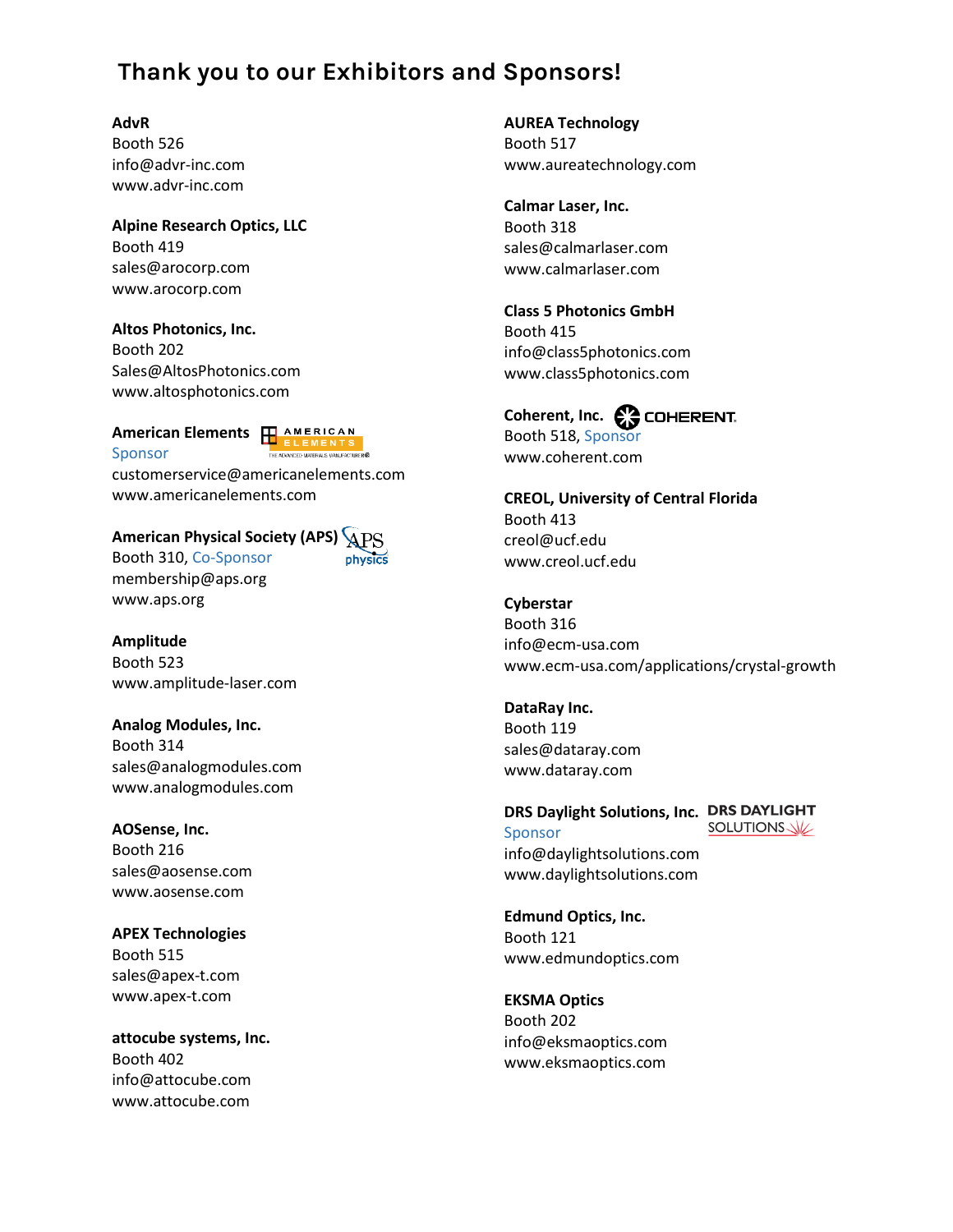**EKSPLA** Booth 202 sales@ekspla.com www.ekspla.com

**Eureka Aerospace Corporation** Booth 317 www.EurekaAerospace.com

**Femtochrome Research, Inc.** Booth 411 sales@femtochrome.com www.femtochrome.com

**Gentec Electro-Optics, Inc.** Sponsor info@gentec-eo.com www.gentec-eo.com

**Guiding Photonics** Booth 124 sales@guidingphotonics.com www.guidingphotonics.com

**Hamamatsu Corporation** PHOTON IS OUR BUSINESS Booth 302, Sponsor www.hamamatsu.com

**HOLOEYE Photonics AG** Booth 308 contact@holoeye.com www.holoeye.com

**IEEE Photonics Society** Booth 512, Co-Sponsor



[society-info@ieee.org](mailto:society-info@ieee.org) www.photonicssociety.org

**IMRA America, Inc.** Booth 529 lasers@imra.com www.imra.com

**IOP Publishing Ltd. IOP Publishing** Sponsor customerservices@ioppublishing.org www.ioppublishing.org

**IPG Photonics Corp.** Booth 524 www.ipgphotonics.com

**IXBLUE** Booth 128 contact@ixblue.com www.photonics.ixblue.com

**Light Conversion-USA** Booth 202 sales@lightcon.com www.lightcon.com

**Liquid Instruments** Booth 527 www.liquidinstruments.com

**Lumibird** Booth 218 contact@quantel-medical.fr www.lumibird.com

**Menlo Systems GmbH** Booth 203 sales@menlosystems.com www.menlosystems.com

**Micro Photon Devices** Booth 120 www.micro-photon-devices.com

 $\blacksquare$ **MKS Instruments** Booth 501, Sponsor sales@newport.com www.mksinst.com

**Modulight Corp.**

Booth 309, 311, 313, Sponsor sales@modulight.com www.modulight.com

**MONSTR Sense Technologies** Booth 319 info@monstrsense.com www.monstrsense.com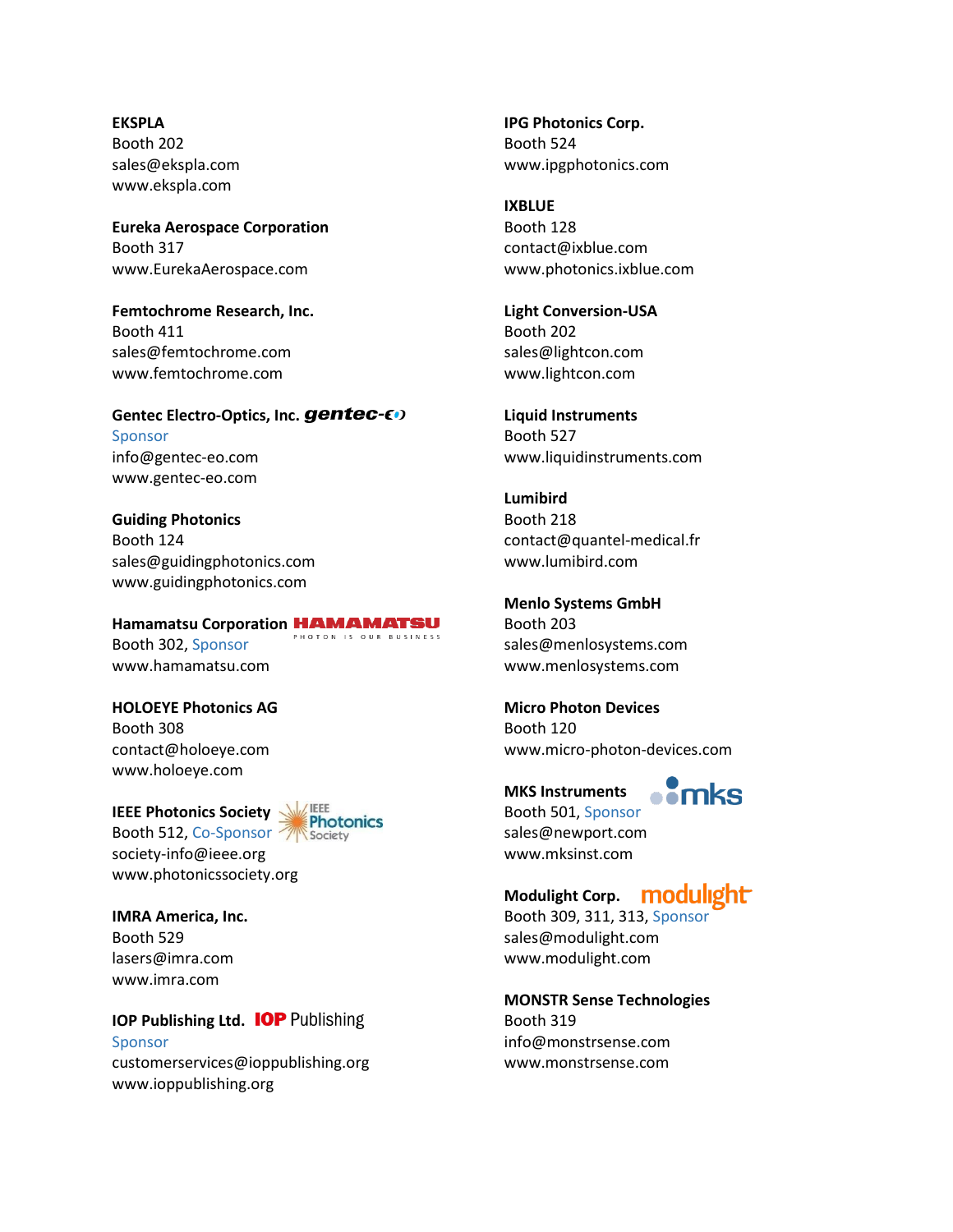**National Academies of Sciences, Engineering and Medicine** Booth 525 contact@nas.edu www.nationalacademies.org

**NTKJ Co. Ltd.** Booth 315 info@ntkj-japan.com www.ntkj-japan.com

**Octave Photonics** Booth 417 info@octavephotonics.com www.octavephotonics.com

**OEwaves Inc.** Booth 312 sales@oewaves.com [www.oewaves.com](http://www.oewaves.com/)

**OPTICA Optica** Booth 113, Co-Sponsor ExhibitSales@optica.org www.optica.org

**Optica Foundation** FOUNDATION Sponsor Foundation@optica.org www.optica.org

**A** ozhtics **OZ Optics** Booth 208, Sponsor

sales@ozoptics.com www.ozoptics.com

**Picoquant Photonics North America, Inc.** Booth 120 info@picoquant.com www.picoquant.com

OSA

**Princeton Scientific Corporation SCIENTIFIC** Booth 409, Sponsor sales@princetonscientific.com www.princetonscientific.com

**PriTel, Inc.** Booth 305 pritel@pritel.com www.pritel.com

**Prospective Instruments LK OG** Booth 118 contact@p-inst.com www.p-inst.com

**Quandela** Booth 120 www.quandela.com

**Quantum Design, Inc.** Booth 112 info@qdusa.com www.qdusa.com

**Quantum Opus** Booth 120 sales@optoecomponents.com www.optoecomponents.com

**Sacher Lasertechnik GmbH** Booth 214 sales@sacher-laser.com www.sacher-laser.com

**Santec Corporation** Booth 303 inquires.usa@santec.com www.santec.com

**Specialised Imagin** Booth 210 info@specialised-imaging.com www.specialised-imaging.com

**SPIE: The Intl Society for Optics and Photonics** Booth 519 customerservice@spie.org

www.spie.org **Springer** Booth 513 globalroyaltysupport@springernature.com

www.springer.com